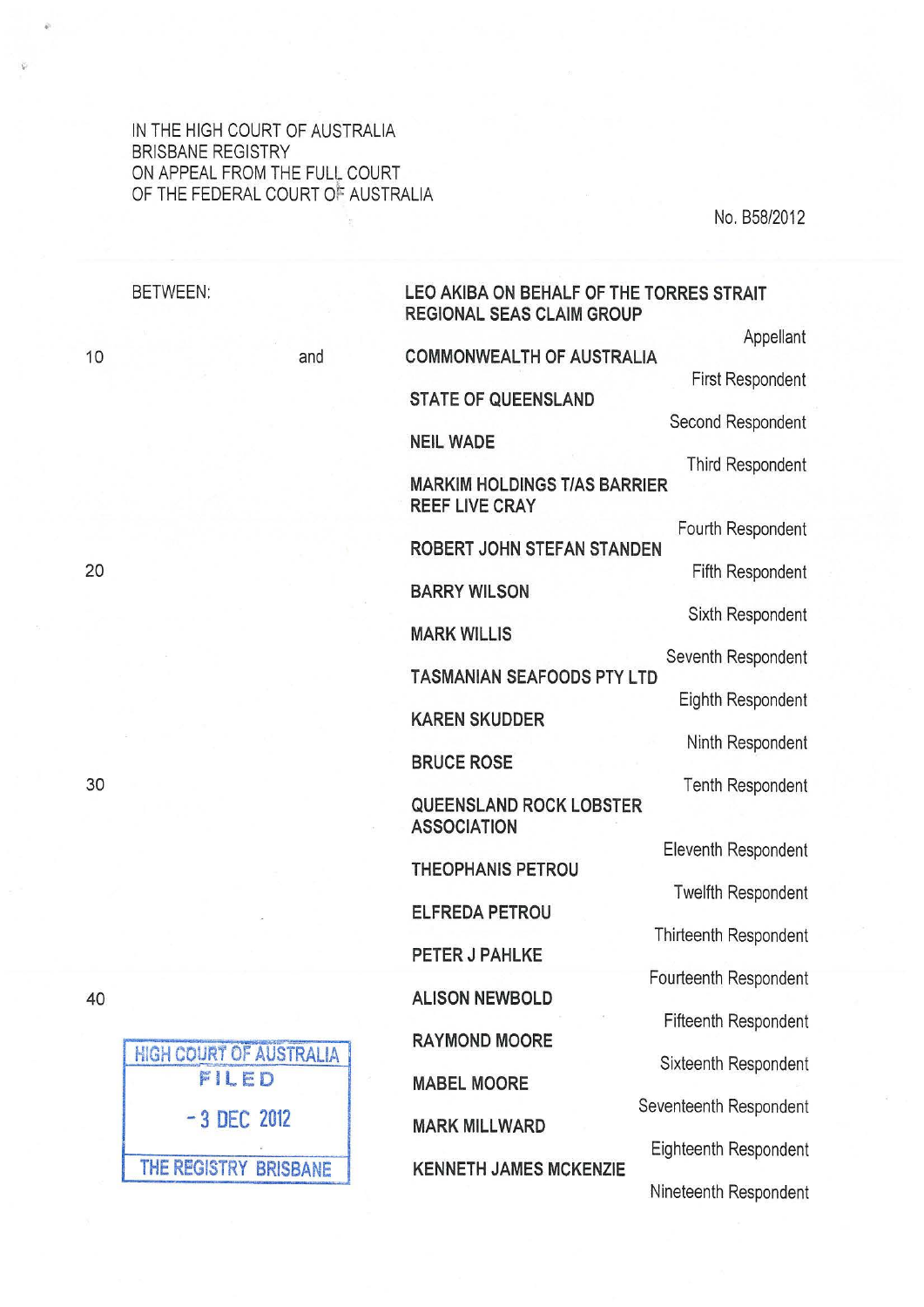| <b>JOHN STEWART MCKENZIE</b>                 |                                 |  |
|----------------------------------------------|---------------------------------|--|
| <b>STEVEN MACDONALD</b>                      | <b>Twentieth Respondent</b>     |  |
| <b>M G KAILIS PTY LTD</b>                    | <b>Twenty First Respondent</b>  |  |
| <b>ROBERT BRUCE LOWDEN</b>                   | <b>Twenty Second Respondent</b> |  |
|                                              | <b>Twenty Third Respondent</b>  |  |
| <b>NOEL LOLLBACK</b>                         | Twenty Fourth Respondent        |  |
| <b>BOB LAMACCHIA</b>                         | Twenty Fifth Respondent         |  |
| <b>RICHARD LAURENCE JONES</b>                | <b>Twenty Sixth Respondent</b>  |  |
| PHILLIP JOHN HUGHES                          | Twenty Seventh Respondent       |  |
| <b>ROBERT GEORGE GIDDINS</b>                 |                                 |  |
| <b>LARRY HUDSON</b>                          | Twenty Eighth Respondent        |  |
| <b>PAMELA HUDSON</b>                         | <b>Twenty Ninth Respondent</b>  |  |
| <b>DIANNE MAREE HUGHES</b>                   | Thirtieth Respondent            |  |
| <b>AUSTRALIAN MARITIME SAFETY</b>            | Thirty First Respondent         |  |
| <b>AUTHORITY</b>                             |                                 |  |
| <b>BARRY EHRKE</b>                           | Thirty Second Respondent        |  |
| <b>DENNIS FRITZ</b>                          | Thirty Third Respondent         |  |
| <b>JENNY TITASEY</b>                         | Thirty Fourth Respondent        |  |
| <b>AUGUSTINUS TITASEY</b>                    | Thirty Fifth Respondent         |  |
| <b>GEOFFREY DONALD MCKENZIE</b>              | Thirty Sixth Respondent         |  |
| <b>ZIPPORAH GEAGEA</b>                       | Thirty Seventh Respondent       |  |
|                                              | Thirty Eighth Respondent        |  |
| PETER GEAGEA                                 | Thirty Ninth Respondent         |  |
| <b>ROBERT GARNER</b>                         | Fortieth Respondent             |  |
| TROPICAL SEAFOOD OPERATION<br><b>PTY LTD</b> |                                 |  |
| <b>DIAKEN PTY LTD</b>                        | Forty First Respondent          |  |
|                                              | Forty Second Respondent         |  |
| <b>CARL DAGUIAR</b>                          | Forty Third Respondent          |  |

20

30

10

 $\bar{\beta}$ 

 $\ddot{\phantom{1}}$ 

 $\ddot{\psi}$ 

40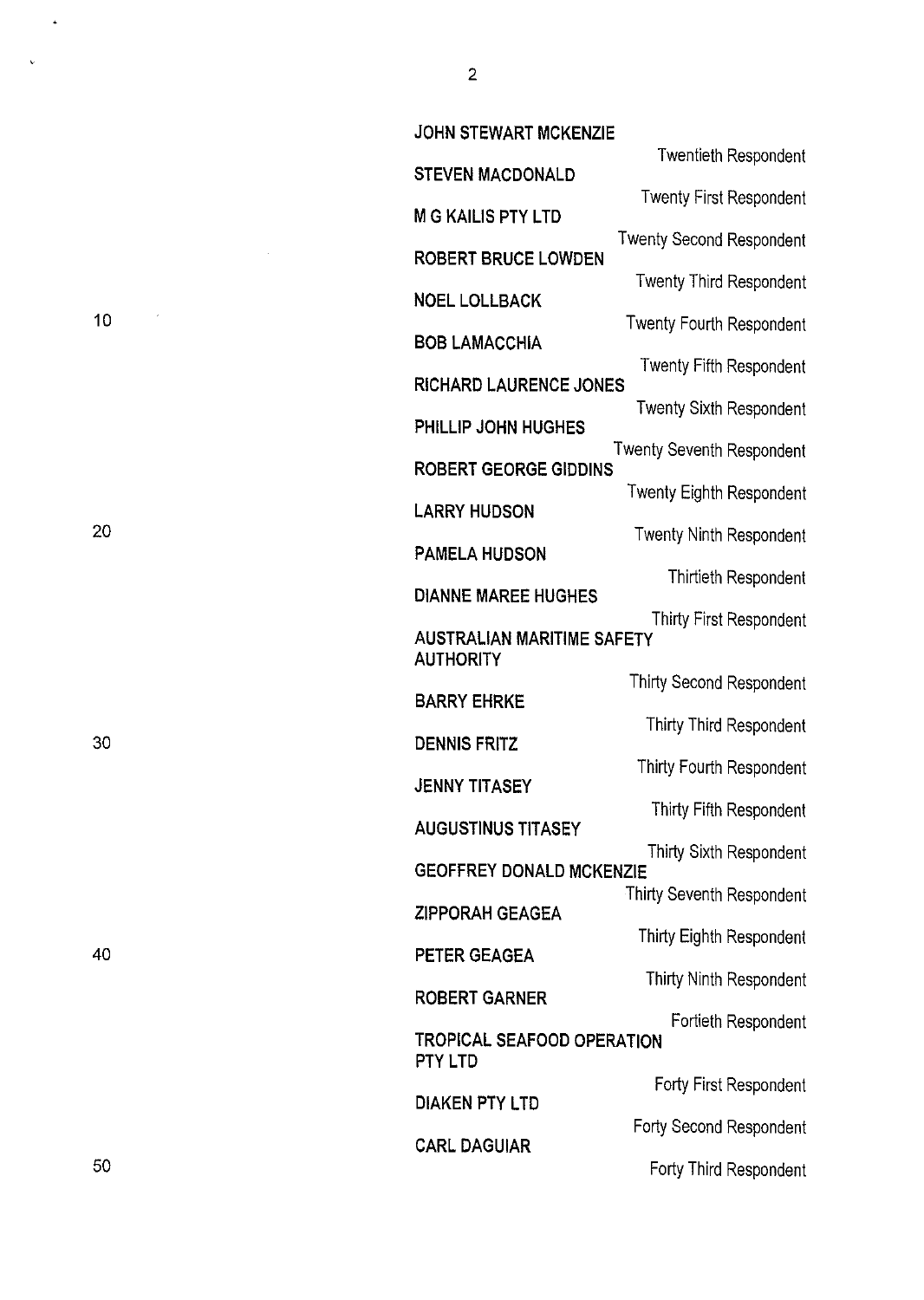### **JIMMY ALISON**

**DANNY BROWNLOW** 

**BEVERLEY JOAN BRUCE** 

**GUY STEWART BRUCE** 

10 **KIWAT LUI** 

## **TORRES STRAIT REGIONAL AUTHORITY**

Forty Fourth Respondent

Forty Fifth Respondent

Forty Sixth Respondent

Forty Seventh Respondent

Forty Eighth Respondent

Forty Ninth Respondent

### **SECOND RESPONDENT'S SUBMISSIONS**

 $\mathbf{r}$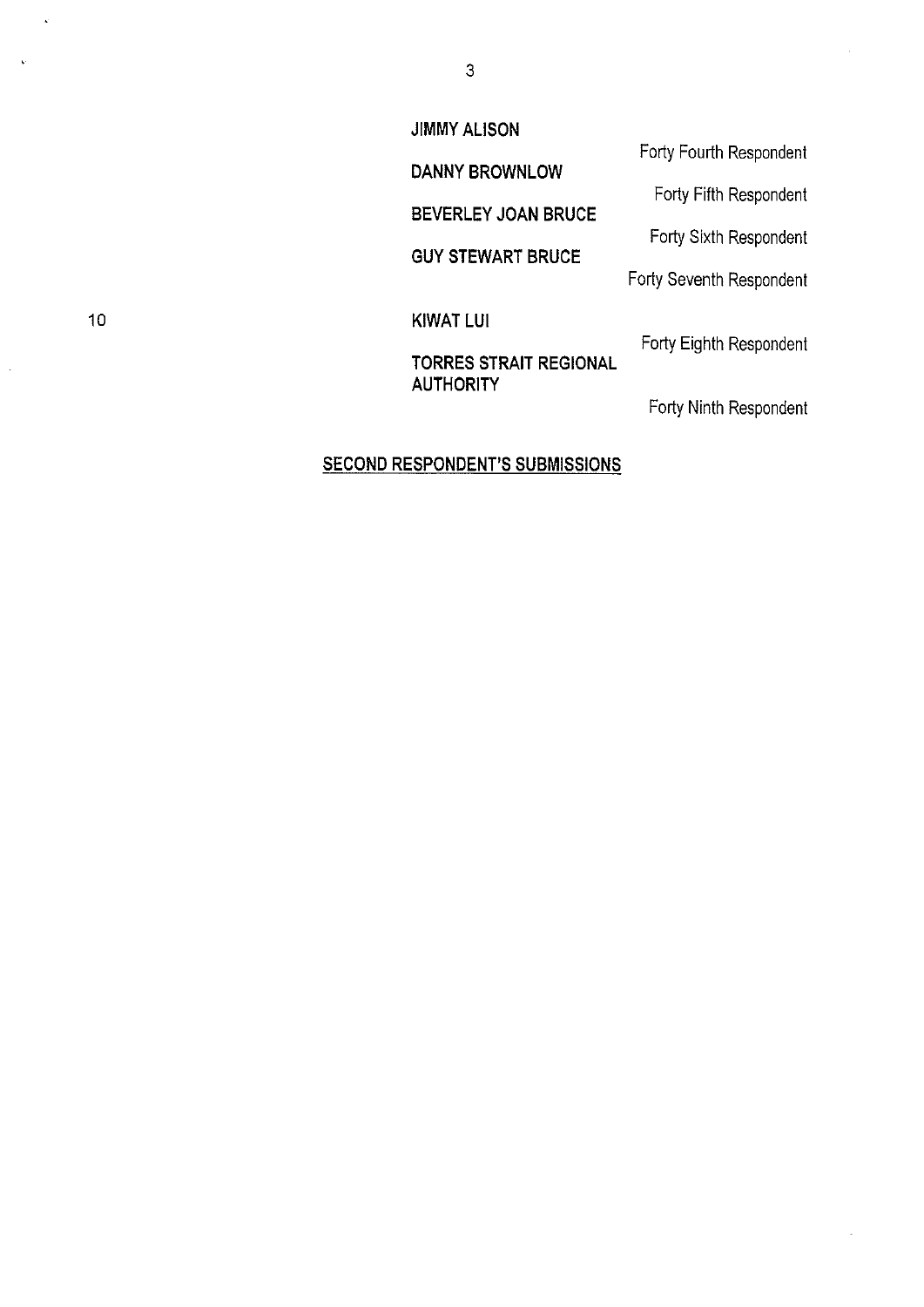### **PART 1: CERTIFICATION AS TO FORM**

1. These submissions are in a form suitable for publication on the internet.

### **PART II: ISSUES**

- 2. First, did the Court below correctly hold that the non-exclusive right of the native title holders "to take for any purpose resources" in their own marine territories and shared territories1 is extinguished by the system of prohibitions and licensing in colonial, State and/or Commonwealth fisheries legislation to the extent that the right included the "taking of fish and other aquatic life for sale or trade".2
- 3. Secondly, did the Court below correctly hold that rights based upon reciprocal personal 10 relationships with persons who have native title rights in their own land and marine territories<sup>3</sup> are not native title rights and interests within the meaning of s 223(1) of the Native Title Act 1993 (Cth) **(NTA).**

### **PART Ill: SECTION 78B OF THE JUDICIARY ACT 1903**

4. The second respondent certifies that it has considered whether any notice should be given in compliance with s 788 of the Judiciary Act 1903 (Cth), and is of the view that no such notice is required.

### **PART IV: FACTS**

- 5. Subject to the matters referred to at [6] to [11] below, the second respondent agrees with the appellant's summary of facts (appellant's submissions **(AS),** Part IV, paras 6-20). Nor does
- 20 the second respondent take issue with the substance of the appellant's chronology save for the supplementary matters dealt with in the appendix.4

<sup>1</sup> FCA [11]. See also paragraph 5, Schedule 4, order of 23 August 2010 **(Determination)** together with paragraphs 7 and 8 relating to the non-exclusive nature of the native title rights determined by the trial judge to exist.

<sup>2</sup> Order of the FCAFC made on 14 March 2012 at [1]. As the Determination applies only to land and waters below the high-water mark, the aquatic life referred to might perhaps more accurately have been described as marine life. However, for reasons of consistency with the Full Court's order, the term "aquatic life" is used in these submissions. Further, while the order of the Full Court refers to the terminology of "sale or trade", its reasons are consistent with the submission of the second respondent that the ordinary meaning of sale would include trade in any event: see [25] below.

<sup>3</sup> FCA [11].

<sup>4</sup>It is proposed in due course to provide to the Court a consolidated chronology, which incorporates the matters identified in the appendix into the appellant's chronology.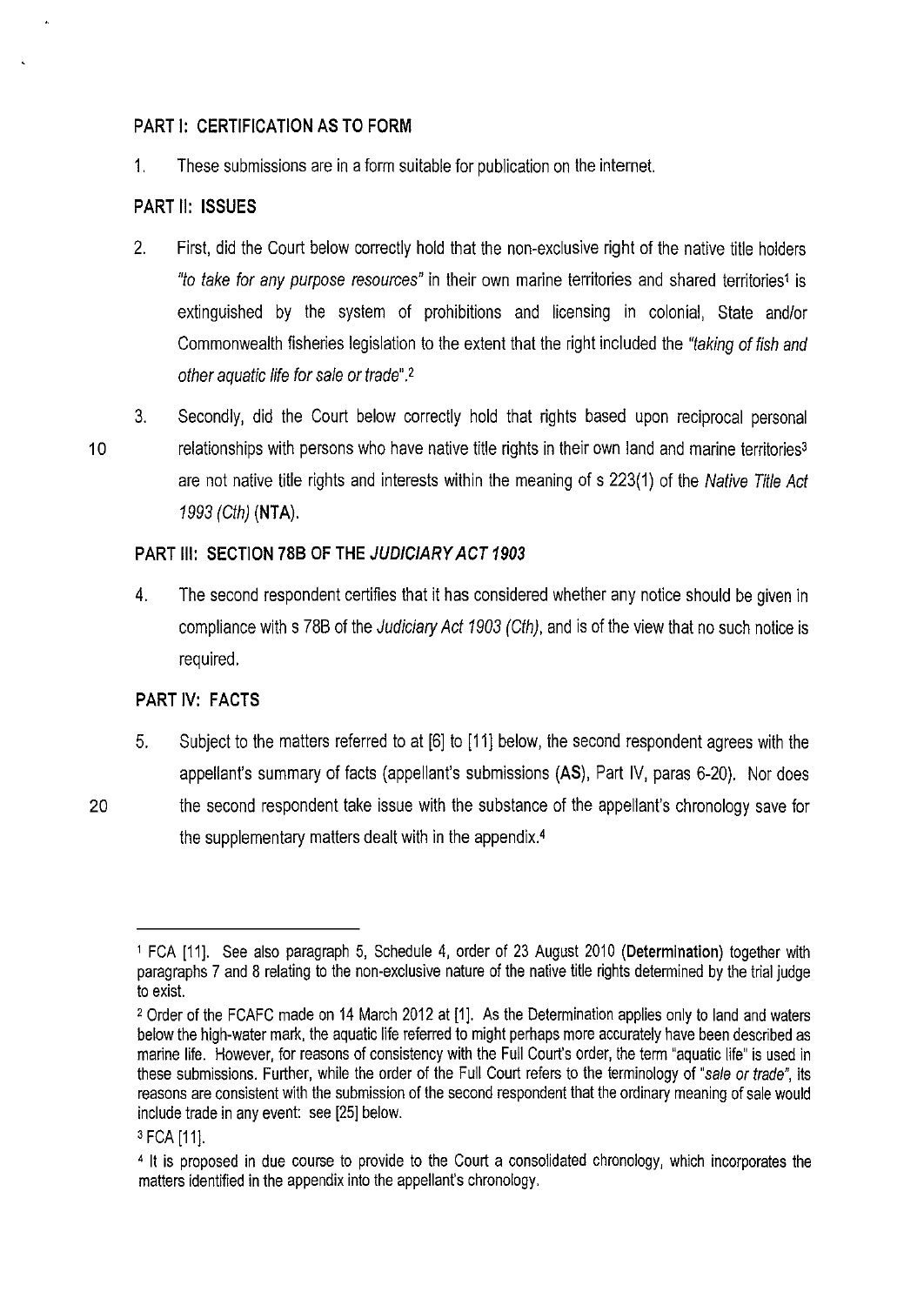- 6. First, the primary judge found that the Torres Strait Islanders observed and acknowledged a single body of traditional laws and customs, notwithstanding some local differences both in content and in applicable laws.<sup>5</sup> However, the native title rights and interests held under the "society's" laws and customs were found to be held at the individual island community level by claim group members of that community.<sup>6</sup> There was no challenge to these findings on appeal.
- 7. Thus, the group rights? comprising the native title were determined to be held by members of each of the 13 island communities identified in Order 4(1) of the Determination<sup>8</sup> and paragraph 2 of Schedule 5 of the Determination,<sup>9</sup> each of which holds its own exclusive 10 marine estate1o (and in some areas shares its estate with one or more other island community<sup>11</sup>), on the basis of "occupation based rights".<sup>12</sup>
	- 8. Secondly, the primary judge found that descent (including by adoption)13 provides, inter alia, the basis for membership of each island community that holds the native title as a group.14 His Honour also found, consistently with the appellant's case at trial, that under the laws and customs of the Torres Strait Islander society, the wives of members of the local island community groups also acquired (occupation based) rights and interests in relation to the land and waters of their respective husbands.<sup>15</sup> However the primary judge was not satisfied that the laws and customs regulating inter-island relationships otherwise generated rights and interests in relation to land and waters.16
- 20 9. Thirdly, it was common ground at the trial that the laws and customs advanced by the Island communities did not reflect an overarching spiritual connection with the waters.<sup>17</sup>

- <sup>9</sup> Determination at p 32.
- 1o FCA [11], [58], [253], [414], [445], [455], [540], [544], [552], [611]- [614].
- 11 FCA [261]- [262], [614], [640], [648].
- <sup>12</sup>FCA [182], [247], [433], [540], [611], [638].
- 13 FCA [194].

- <sup>16</sup>FCA [71].
- 17 FCA [3], [172] and [251].

<sup>5</sup> FCA [450], [488].

<sup>6</sup> FCA [11], (58], [253], [414], [445], [455], [540], [544], [552], [638].

<sup>7</sup> FCA [542]-[543].

a Determination at p 1.

<sup>14</sup>FCA [182] and [247].

<sup>15</sup>FCA [71] and [194].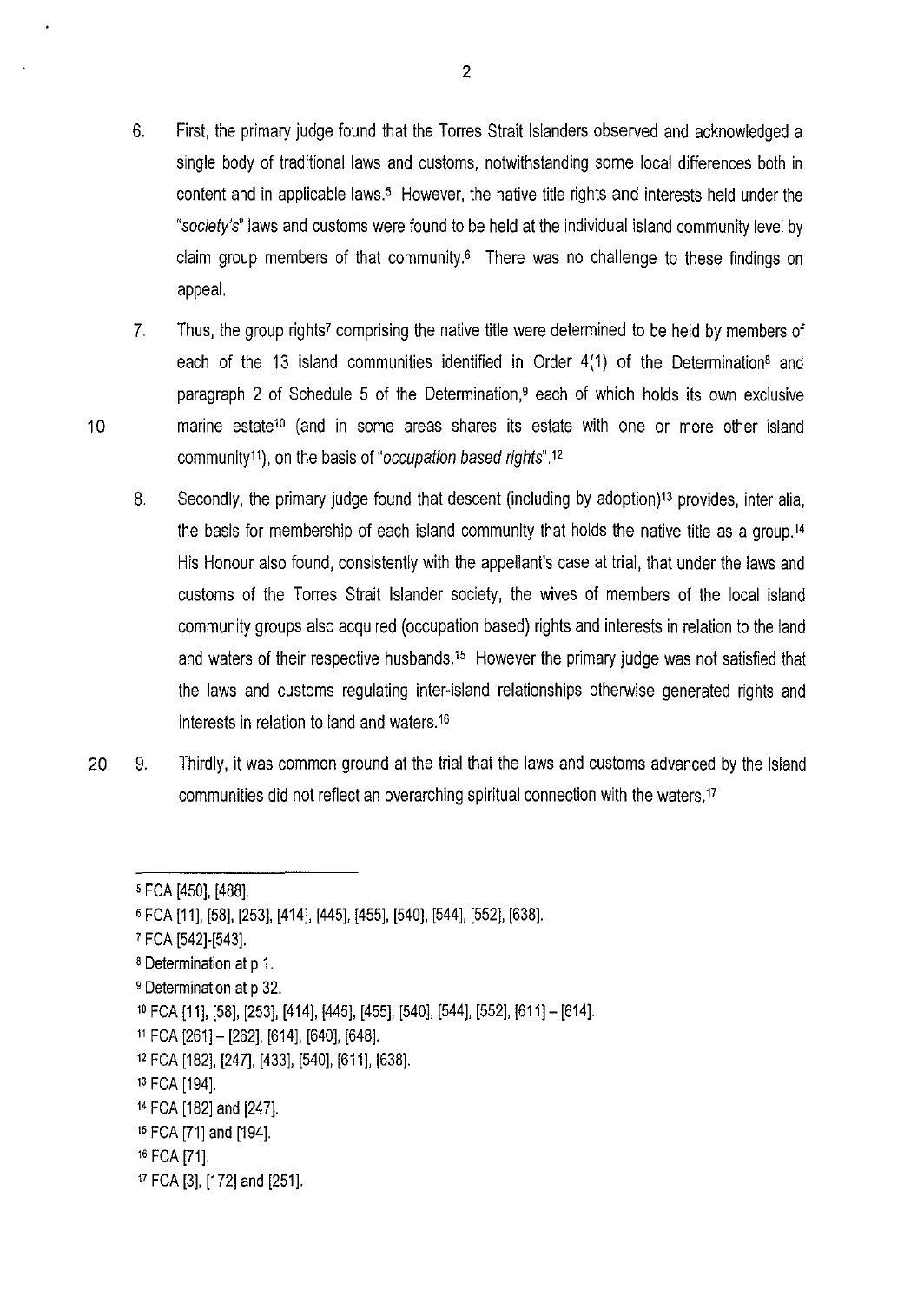- 10. In the fourth place, the second respondent does not accept that the last sentence in AS [14] accurately summarises the findings by the primary judge as to the nature of the reciprocal relationships and refers instead to the findings at FCA [506]-[508].<sup>18</sup> These factual findings are not challenged by the appellant.
- 11. Finally, in relation to AS [18], the "difficulties involved in accommodating a conclusion ... [that reciprocity based rights could plausibly be said to be ones 'in relation to' land or waters] within the scheme of the NT Act" (FCA [510]) are alluded to by the primary judge at FCA [502]; see also FCAFC [133].

## **PARTV: LEGISLATIVE MATERIALS**

10 12. Copies of the relevant legislative materials are proposed to be provided in an agreed annexure at the time of the filing of the appellant's reply.

## **PART** VI: **ARGUMENT**

## **(1) EXTINGUISHMENT**

## **(a) General principles**

 $\dddot{\phantom{0}}$ 

- 13. The question of whether valid laws enacted before the commencement of the NTA extinguished native title rights and interests falls outside the scope of the NTA and is therefore determined by the application of common law principles. <sup>19</sup>
- 14. In Mabo (No. *2)20,* Brennan *J* explained that:
- " ... the exercise of a power to extinguish native title must reveal a clear and plain intention to 20 do so, whether the action be taken by the Legislature or by the Executive.

A clear and plain intention to extinguish native title is not revealed by a law which merely regulates the enjoyment of native title or which creates a regime of control that is consistent with the continued enjoyment of native title. $"21"$ 

15. If native title is extinguished, that extinguishment is permanent. <sup>22</sup>

 $18$  See further the argument in Part VI(2) below on the "reciprocal rights" issue.

<sup>19</sup> As from the provisions of Div 2B of Part 2 of the NTA and equivalent State and Territory laws which "confirm" extinguishment by certain kinds of acts, the NTA does not, in general, have anything to say about the extinguishment of native title which occurred validly before the Act came into force: Western Australia v Commonwealth **(Native Title Act case)** (1995) 183 CLR 373 at 454. See also, eg, Wik Peoples v Queensland (1996) 187 CLR 1 **(Wik)** at 167-168 Gummow J.

<sup>2</sup>o Mabo v Queensland (No. 2) (1992) 175 CLR 1 **(Mabo (No.2)).** 

<sup>21</sup> Mabo (No.2) at 64.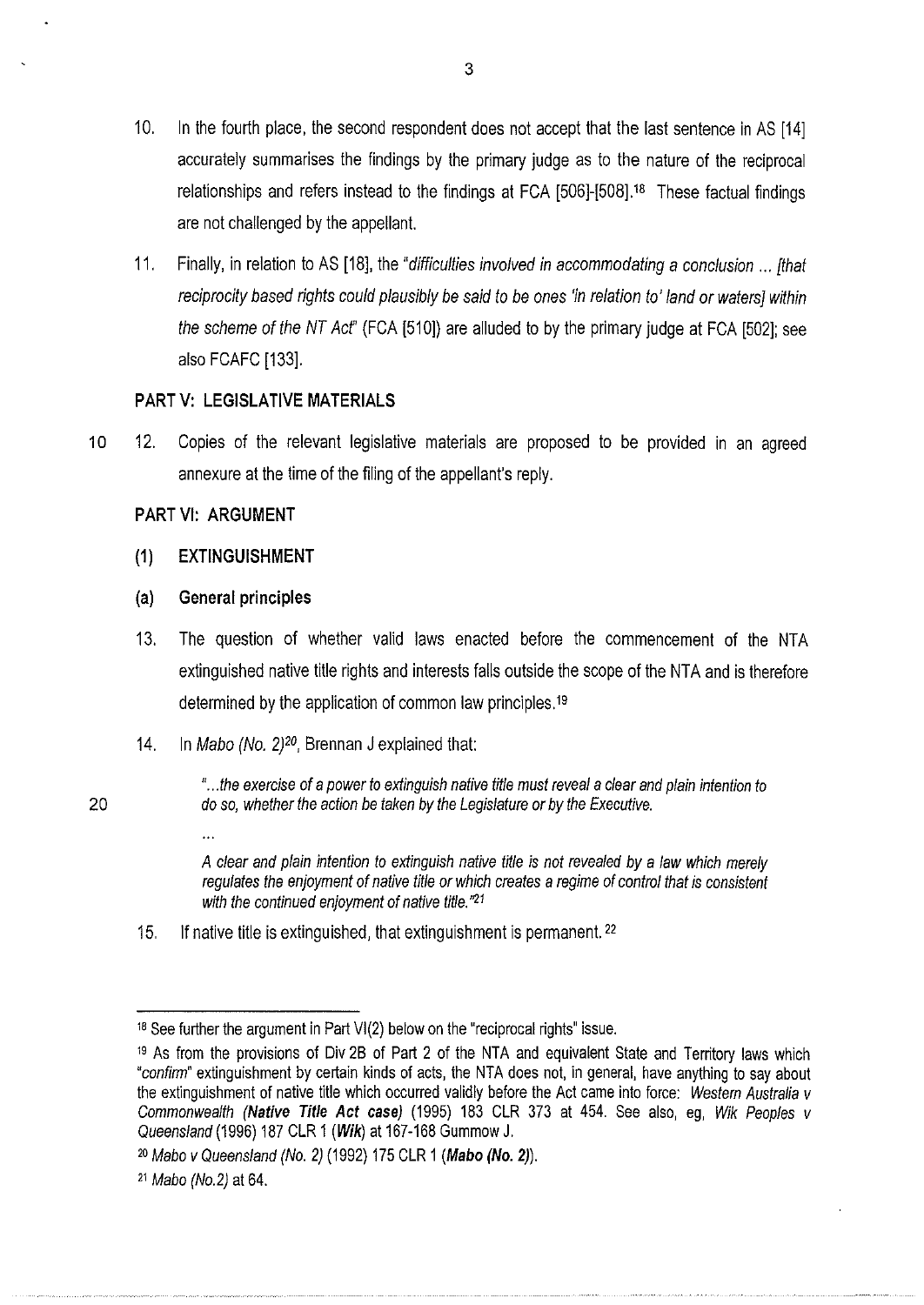16. Notwithstanding that "intention" is the test, the clear and plain intention to which Brennan J refers is objectively ascertained and ascertained in the context where, prior to 1992, Parliament made laws unaware of the existence of native title.<sup>23</sup> Specifically, as Brennan J indicates in the passage quoted above, that intention is ascertained by determining whether the non-native title rights or statutory regime are inconsistent with the continued enjoyment of native title rights and interests in whole or to any extent, native title being susceptible to partial, as well as total, extinguishment.<sup>24</sup> For example, with respect to the effect of pastoral leases on native title, the majority in *Ward* considered that native title holders could continue to exercise native title rights to enter on the land, and to carry out many traditional activities, 10 such as hunting or gathering traditional foods, there being no inconsistency between such native title rights and the rights granted to the pastoral lessee.<sup>25</sup> On the other hand, the majority held that native title rights to control the access of others to the land and to make decisions about use of the land were inconsistent and did not survive the grant of a pastoral lease26 Equally, it follows that Finn J, having found a native title right to access and take marine resources as such, correctly accepted that:

> "... where the activity engaged in when exercising that right has itself a discrete and understood purpose, ... that activity may properly be able to be treated as a distinct incident of the right for extinguishment purposes. As have some number of the judges of this Court (e.g. Yarmirr FC at [255]; Neowarra at [179]; Gumana TJ at [247(b)]), I accept for present purposes that a right to take resources for trading or commercial purposes - whether exclusive or non-exclusive - is a discrete and severable charcteristic of a general right to take resources. To this extent I reject the applicant's submission that it is impermissible so to 'subdivide' this right."27

23 See Wik at 184-5 Gummow J and by analogy Bropho *v* Westem Australia (1990) 171 CLR 1 at 16-17.

<sup>&</sup>lt;sup>22</sup> Fejo v Northern Territory (1998) 195 CLR 96 at [45] Gleeson CJ, Gaudron, McHugh, Gummow, Hayne and Callinan JJ. The permanent effect of extinguishment upon native title is also reflected in the definition of "extinguish" in s 237A of the NTA which was inserted in 1998. Note however, that the NTA provides, e.g., that in certain circumstances, any prior extinguishment of native title is to be disregarded (ss 47, 47A and 478), while s 223(3) provides that certain statutory rights for the benefit of Aboriginal peoples and Torres Strait Islanders fall within the definition of native title for the purposes of the Act.

<sup>24</sup>Wik at 84-86; Westem Australia v Ward (2002) 213 CLR 1 **(Ward)** at [78].

<sup>&</sup>lt;sup>25</sup> Ward at [194].

<sup>2</sup>s Ward at [192] in relation to the Western Australian pastoral leases, and at [417] and [422] in relation to the Northern Territory pastoral leases. It was also considered that other traditional rights, such as a right to burn off the land, may be inconsistent with the rights granted to the pastoral lessee and, thereby, extinguished: ibid at [194] Gleeson CJ, Gaudron, Gummow and Hayne JJ. The approach of the majority to the question of the extent to which native title was extinguished by the grant of a mining lease under the Mining Act 1978 (WA) provides a further example of the application of the inconsistency of incidents test: see ibid at [308]- [309].

<sup>27</sup> FCA at [847]. See also FCAFC [24], [55] and [197].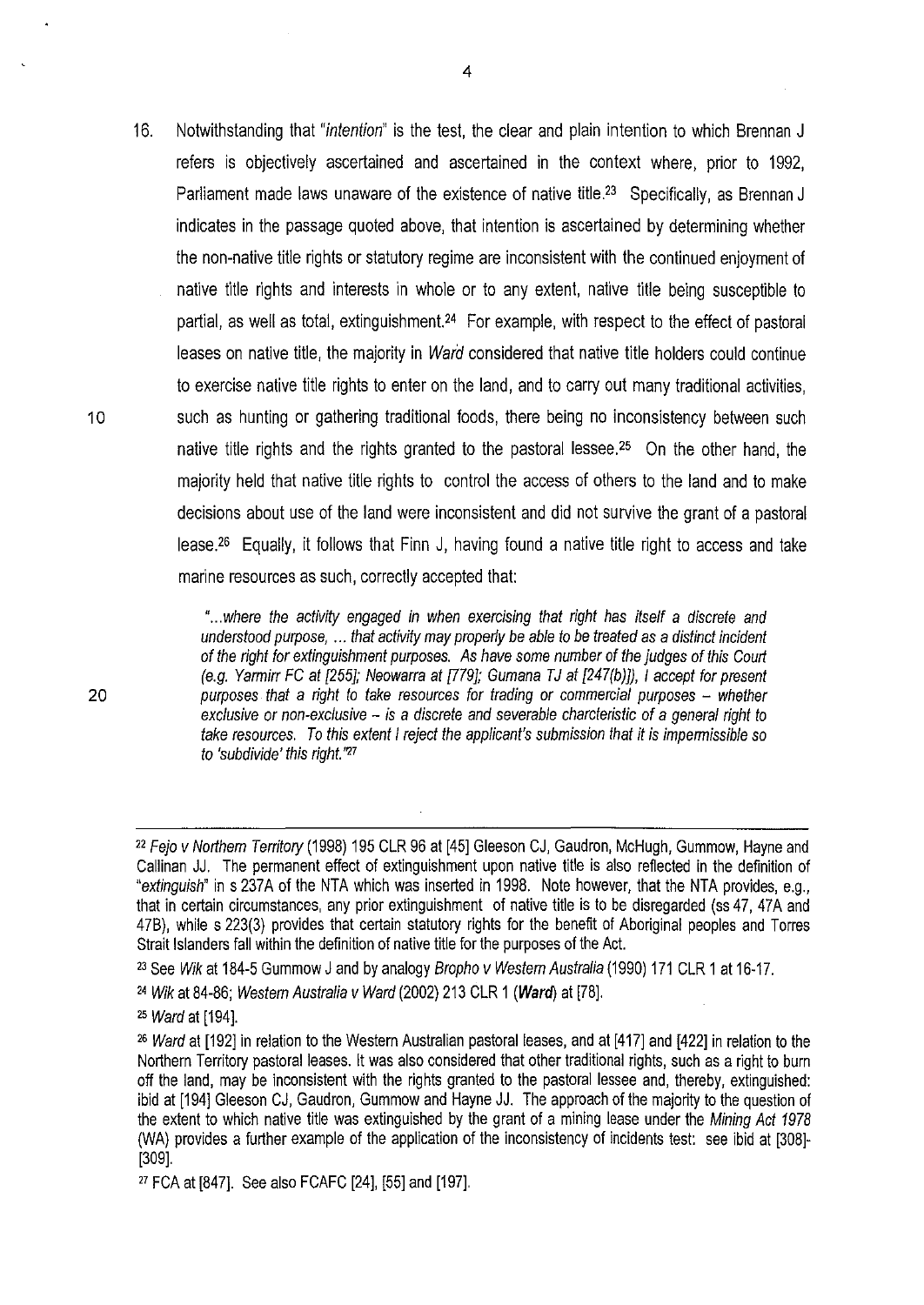- 17. In short, while native title "... is given its content by the traditional laws acknowledged by and the traditional customs observed by the indigenous inhabitants of a territory",<sup>28</sup> the extent of any extinguishment by acts of the sovereign is determined by the degree of inconsistency.
- 18. More particularly with respect to the question of regulation, Gleeson CJ, Gaudron, Kirby and Hayne JJ held in Yanner v Eaton<sup>29</sup> that:

"... regulating the way in which rights and interest may be exercised is not inconsistent with their continued existence. Indeed, regulating the way in which a right may be exercised presupposes that the right exists. No doubt, of course, regulation may shade into prohibition and the line between the two may be difficult to discern. $^{\prime\prime 30}$ 

- 10 19. Thus, while in a general sense, legislation such as the Commonwealth and State laws regarding fishing might be said to have regulatory purpose, that does not in itself determine whether the legislative regime is inconsistent with the particular native title rights in question. Irrespective of the capacity to describe the purpose of a law in such terms, the question of legislative intention still reduces to the question of the extent, if any, of the inconsistency between the statutory regime and the native title rights. It follows that, what may amount to regulation of one aspect of the bundle of native title rights may be inconsistent with the existence of a different aspect of the bundle of rights. For example, the enactment of a state by-law prohibiting the taking of flora and fauna was held to extinguish native title rights to hunt fauna and gather flora in Ward (subject to the Racial Discrimination Act 1975 (Cth)), but was 20 not inconsistent with, and did not extinguish, other native title rights.31
	- 20. In the present case, the question is whether the non-exclusive native title right "to take for any purpose resources" in the native title holders' own marine territories and shared territories<sup>32</sup> has been extinguished by the system of prohibitions and licensing in colonial, State and/or Commonwealth fisheries legislation to the extent that the right included the taking of fish and other aquatic life for sale (including trade).
	- 21. As explained below, an analysis of the colonial, State and Commonwealth fisheries legislation that cumulatively applied to the whole of the claimed area prior to 1975 reveals that this is not a case in which the question of whether the legislative scheme relevantly regulated rights or

<sup>2</sup>s Mabo (No.2) at 58 Brennan J; Wik at 84 Brennan CJ, 126-127 Toohey J, 169, 220 Gummow J. See also s  $223(1)(a)$ , NTA.

<sup>29</sup>(2000) 201 CLR 351 **(Yanner).** 

<sup>&</sup>lt;sup>30</sup> Yanner at [37].

<sup>31</sup>Ward at [265]-[268] Gleeson CJ, Gaudron, Gummow and Hayne JJ.

<sup>32</sup> FCA [11]. See also paragraph 5, Schedule 4 of the Determination, together with paragraphs 7 and 8 relating to the non-exclusive nature of the native title rights determined by the trial judge to exist.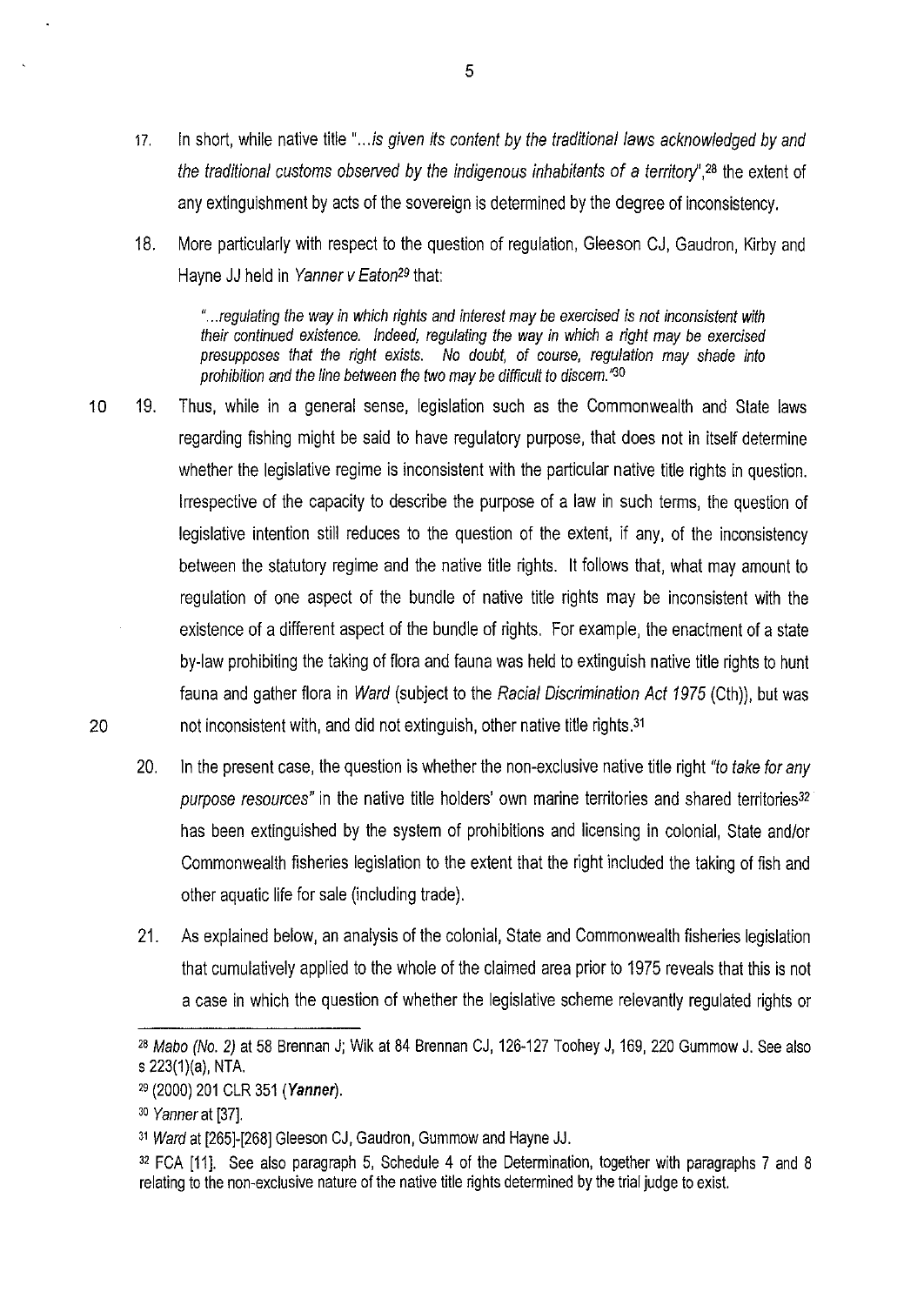constituted a prohibition is a fine one. It is the State's contention that this is a straightforward case of prohibition coupled with a system for the grant of new exclusive statutory rights, and therefore of extinguishment to the extent that the native title right to take fish and other aquatic life within the native title holders marine territory would otherwise have included a right to fish for the purposes of sale. 33

#### **(b) Colonial and state prohibitions on fishing for sale**

- 22. The first fisheries legislation that applied to the claim area was The Queensland Fisheries Act of 1877 which prohibited only fishing for sale with a net. As such, it is The Queensland Fisheries Act of 1887 **(1887 Fisheries Act)** that is the earliest of the fisheries laws relied upon 10 here in relation to the question of extinguishment. By that time, Great Britain had not only in 1788 acquired sovereignty over mainland Queensland and the appertenant territorial sea from low-water mark to 3nm,34 it had also acquired sovereignty over the islands 60 miles off the coast of Queensland in 1872,35 and shortly thereafter acquired sovereignty over the remaining islands in the Torres Strait in 1879.35
- 23. Significantly for present purposes, the 1887 Act contained an unqualified prohibition on fishing for sale without a licence. Specifically, s 13 of the 1887 Act provided simply that "*filt shall not* be lawful for any person to engage in taking fish for sale unless he has obtained from the Treasurer a licence for that purpose, for which an annual fee of ten shillings shall be paid." That prohibition was reinforced by a prohibition upon engaging or employing another person 20 to take fish for sale without a license (s 13), and employing a boat to take fish for sale with a net without obtaining a license (s 12).
	- 24. Similarly, s 17(1) of The Fish and Oyster Act of 1914 **(1914 Fish Act)** provided that "[i]t is unlawful for any person (a) To engage in taking fish for sale; ... unless he has obtained from

<sup>33</sup> The statutory schemes governing fishing that have applied to varying extents over the Torres Strait in increasing complexity from 1887 onwards are explained in more detail in the reasons of Finn J at FCA [780]- [804] (colonial and state laws) and FCA [805]-[842] (Commonwealth laws). Note however the correction to that analysis at [37] below.

<sup>34</sup>Commonwealth v Yarmirr(2001) 208 CLR 1 **(Yarmirr)** at 53-54 [54].

<sup>3</sup>s See the Letters Patent dated 30 May 1872 (document no. 2 at pp 10-12 of Exhibit 81R1). See also the Commonwealth's Second Amended Points of Response to the Applicant's Second Amended Points of Claim **(Commonwealth's 2POR)** at [2.1] and Map 1 at Attachment A thereto, depicting the 3nm territorial sea as at 30 May 1872.

<sup>&</sup>lt;sup>36</sup> See the Proclamation made on 18 July 1879, published in the Government Gazette on 21 July 1879 (document no. 4 at pp 13-15 of Exhibit 77R2). See also the Commonwealth's 2POR at [2.2] and Map 2 at Attachment B thereto, depicting the 3nm territorial sea as at 18 July 1879. See also FCA [687].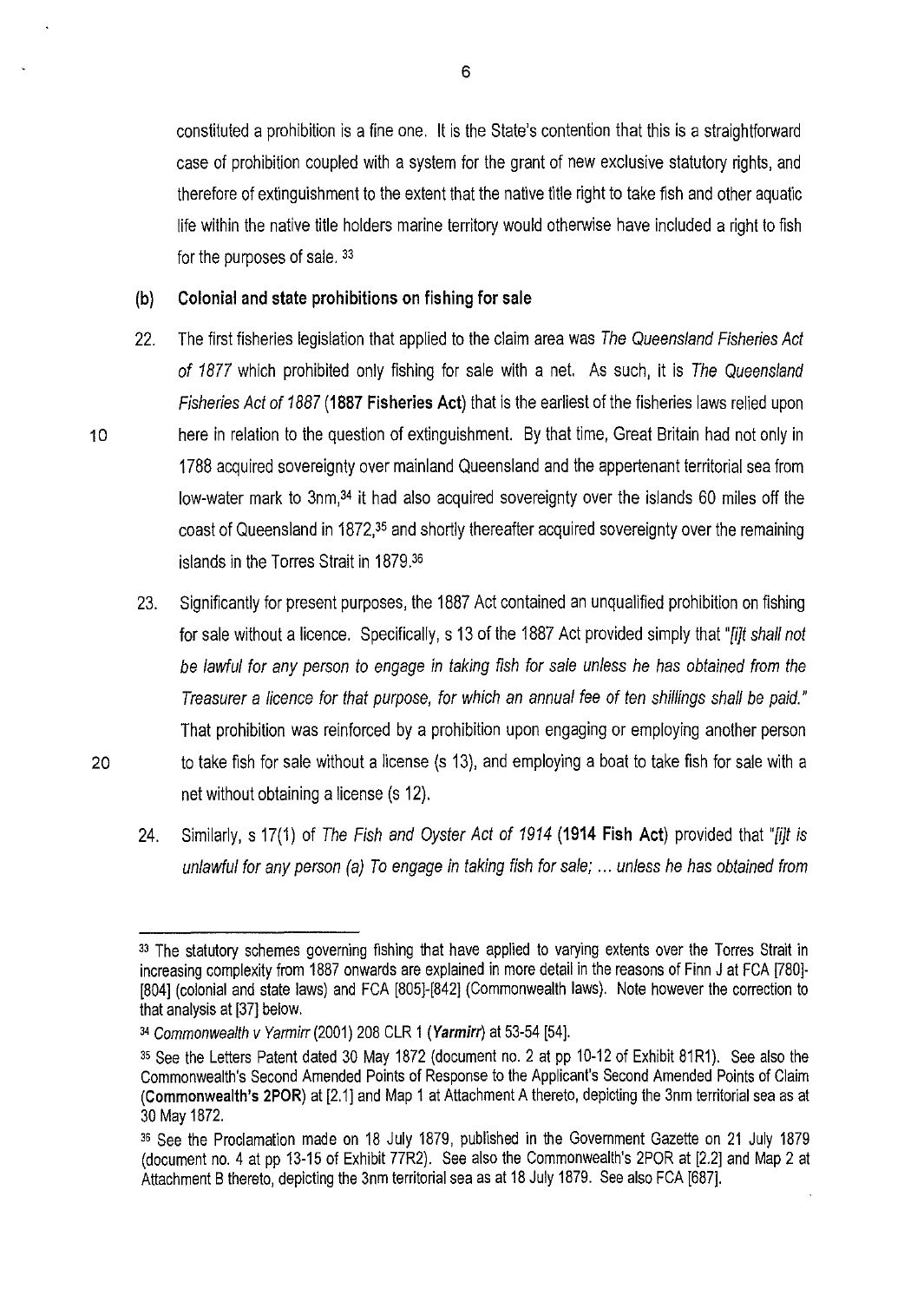the Minister a license for that purpose", for an annual fee.<sup>37</sup> The prohibition was backed up by stringent compulsive powers of inspection and the like. $38$  Importantly, the comprehensive nature of the prohibition is apparent from the breadth of the definition of "Fish" in s 4 to mean "[e]very description of fish, shellfish, turtles, crabs, prawns, shrimps, mammals, crustacea, molluscs and sponges or other marine products, found in Queensland waters, including their spat, spawn, fry, and young".<sup>39</sup>

- 25. While there was no definition of sale in either the 1887 or 1914 Acts, the ordinary meaning of the term "sale" means "to sell". The term "sell" in turn includes (and included then) "to give up or part with one thing in exchange for another", as well as "[t]o give up or hand over 10 (something) to another person for money (or something that is reckoned as money; esp. to dispose of (merchandise, possessions etc) to a buyer for a price; ... *"4°* 
	- 26. In any event, if there were any doubt about the matter, it was put to rest by the 1957 Fisheries Act. That Act continued the prohibition on taking fish for sale in Queensland waters<sup>41</sup> by s 80(1)(i) of The Fisheries Act of *1957* **(1957 Fisheries Act).42** The prohibition applied to "fish" defined in essentially the same broad terms as the 1914 Act save for exempting (relevantly)

<sup>&</sup>lt;sup>37</sup> The prohibition also extended to engaging or employing another to engage in fishing for sale without a licence: s 17(4), 1914 Fish Act. While an amendment made to the 1914 Fish Act in 1955 provided that the Act did not apply to the taking of fish by any Islander within the meaning of The Torres Strait Islanders Acts who usually lives on a reserve, this was the first time that any such exemption was enacted and it was limited only to the taking of fish "for consumption by islanders or aboriginals": see FCAFC at [206].

<sup>38</sup> See ss 5(1) and (2) and 44 (powers of inspectors). See also s 16 in relation to the requirement for a licence to employ a vessel in taking fish for sale.

<sup>&</sup>lt;sup>39</sup> Note that oysters were excluded from the definition and subject to the separate regime in Part III of the 1914 Fish Act which prohibited the taking of oysters for sale without a licence (s 26) and provided for the grant of licences on payment of a prescribed fee to take oysters for sale and to employ another to do so  $(s 23(1)(i))$ .

<sup>4</sup>o Oxford English Dictionary (online version) (viewed 28 November 2012).

<sup>&</sup>lt;sup>41</sup> The term "Queensland waters" was defined in s 6(1) of the 1957 Fisheries Act in the same terms as the 1914 Fish Act as amended in 1955.

<sup>42</sup>Section 80(1) provided that "It shall be unlawful for any person- (i) To engage in taking fish for sale; or *(ii)*  To employ any other person whether wholly or partly for the purpose of taking fish for sale; ... unless the person so engaged or employed ... holds a licence granted by the Minister for the purposes of this section" upon payment of a prescribed fee in advance. While "sell" was specifically defined but not "sale" (the latter being the term used in s 80(1)), the term "sale" means "to sell" (Oxford English Dictionary) and it can reasonably therefore be inferred that Parliament intended that the words "sale" and "sell" would bear a consistent meaning, as indeed the Parliament later expressly provided by an amendment to s 6 by the Fisheries Act Amendment Act *1982* (Qid): see Craig Williamson Pty Ltd v Barrowc/iff [1915] VLR 450 at 452 Hodges J; Pearce and Geddes, Statutory Interpretation in Australia (7<sup>th</sup> ed, Butterworths) at [4.6]. Section 82(10) also provided that it was unlawful to employ or use a vessel in taking fish or other marine products save under a licence. Section 92 also made it an offence to contravene any licence under the Act. It is also noted that, as was the case under the 1914 Act as amended in 1955, the 1957 Fisheries Act also allowed for the grant of exclusive licences to take fish within a defined area: s 82, 1957 Fisheries Act.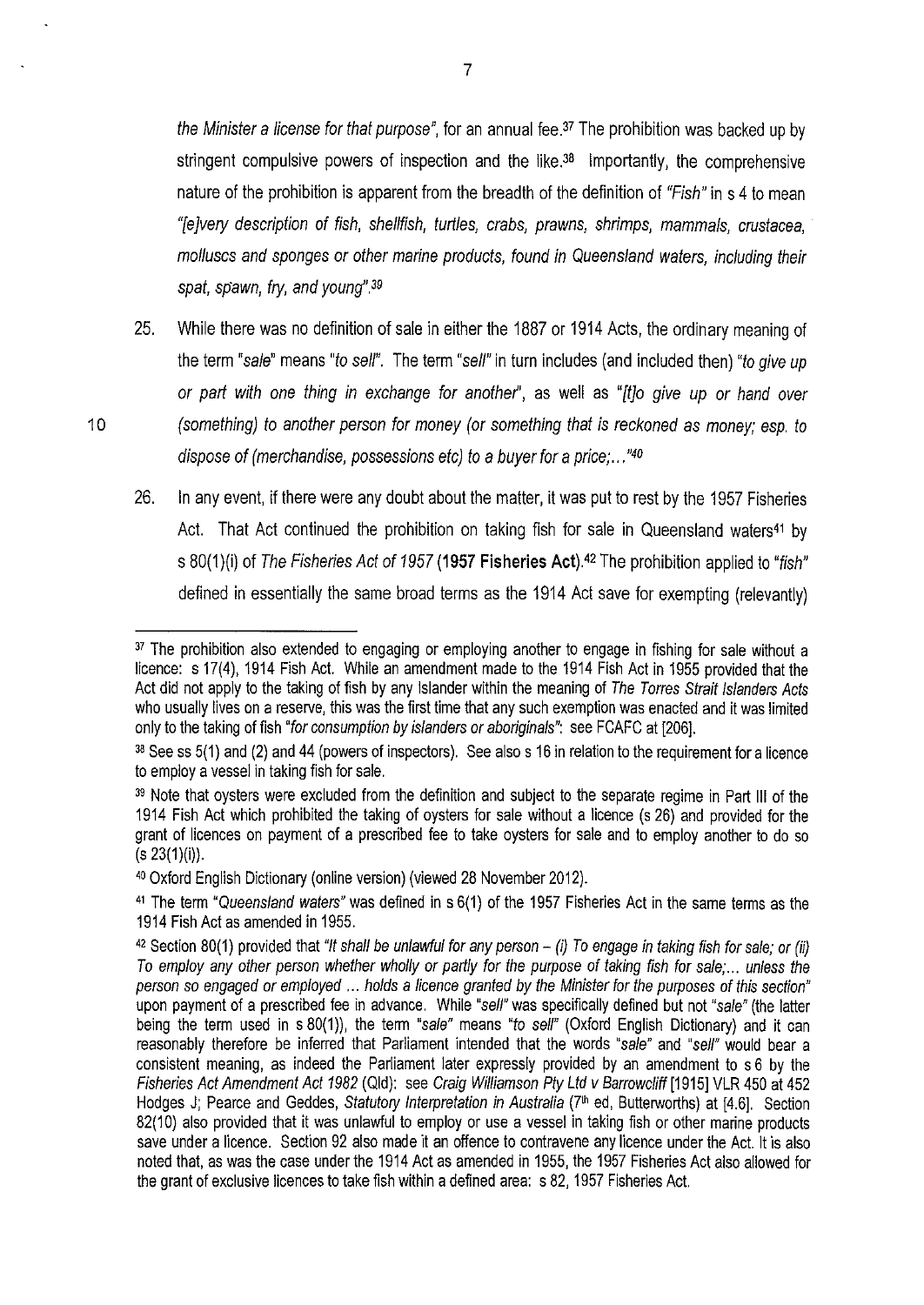"whales, oysters, pearl shell, trochus, beche-de-mer, green snail...", those being subject to more detailed and stringent regimes.<sup>43</sup> In addition, an expansive definition of "sell" was included in s 6(1) making it clear that the concept extended to such dealings as barter and exchange. Specifically, s 6(1) provided that:

" 'Self':- Includes sell by wholesale or by retail or by auction, and barter, exchange, or supply for profit, assign or part with possession for valuable consideration, offer or expose for sale, keep or have in possession for sale, or send, forward, consign, or deliver for or on sale, and to authorise, cause, permit, allow, suffer, or attempt any of these things."

- 27. The term "take" was defined in s 6(1) with similar breadth to mean "[w]ith its derivatives, 10 includes fish for catch, kill, destroy, dredge for, raise, collect, gather, obtain by any means, or carry away".
	- 28. Each of the 1887 Fish Act, the 1914 Fish Act and the 1957 Fisheries Act applied from the time of its enactment to areas of land and waters within Queensland, including the islands forming part of Queensland and also offshore to the outer limits of the 3nm territorial sea adjacent to mainland Queensland and each of those islands.
- 29. Specifically, the 1887 Act applied to "Queensland waters" which was relevantly defined in s  $2(2)$  as including "all salt and fresh waters which are not upon land which is the property of a private person". The 1914 Fish Act also applied to "Queensland waters" which was relevantly defined in s 4 of the 1914 Fish Act as including "all salt, brackish and fresh waters within the 20 territorial limits of Queensland which are not upon land which is the property of a private person". Equally, the 1914 Act as amended in 1955 and the 1957 Act applied to "Queensland waters" being relevantly "[t]he sea within territorial limits of Queensland...".44
	- 30. It is clear from these definitions that the Acts were intended to apply in respect of the sea within what was then considered to be the territorial limits of Queensland, namely the waters out to the 3nm limit. As Menzies J explained in Bonser v La Macchia:

" 'Waters within the territorial limits of a State' I read as meaning waters which could also be described as the territorial waters of a State or, to use the language of the Acts of the Federal Council of Australasia, to be referred to hereafter as 'waters within the territorial jurisdiction' of a

<sup>43</sup> In relation to the whales, see Part II, 1957 Fisheries Act; pearls, pearl shell, trochus, beche-de-mer or green snail, see Part Ill of the Act; and oysters, see Part IV of the Act.

<sup>44</sup>By The Fish Oyster Acts Amendment Act of 1955, a new definition of "Queensland waters" was inserted to mean "[t]he sea within territorial limits of Queensland and all salt, brackish, and fresh waters in Queensland whether coastal or inland, including, but without limiting the generality thereof, the waters of all bays, gulfs, and inlets of the sea, and all rivers, creeks, streams, lakes, and lagoons, and waters on all foreshores and all other waters whatsoever of the State: Provided that the term does not include water on or over land which for the time being is lawfully granted in fee simple by the Crown". The definition of "Queensland waters" in s 6(1) of the 1957 Fisheries Act is in the same terms.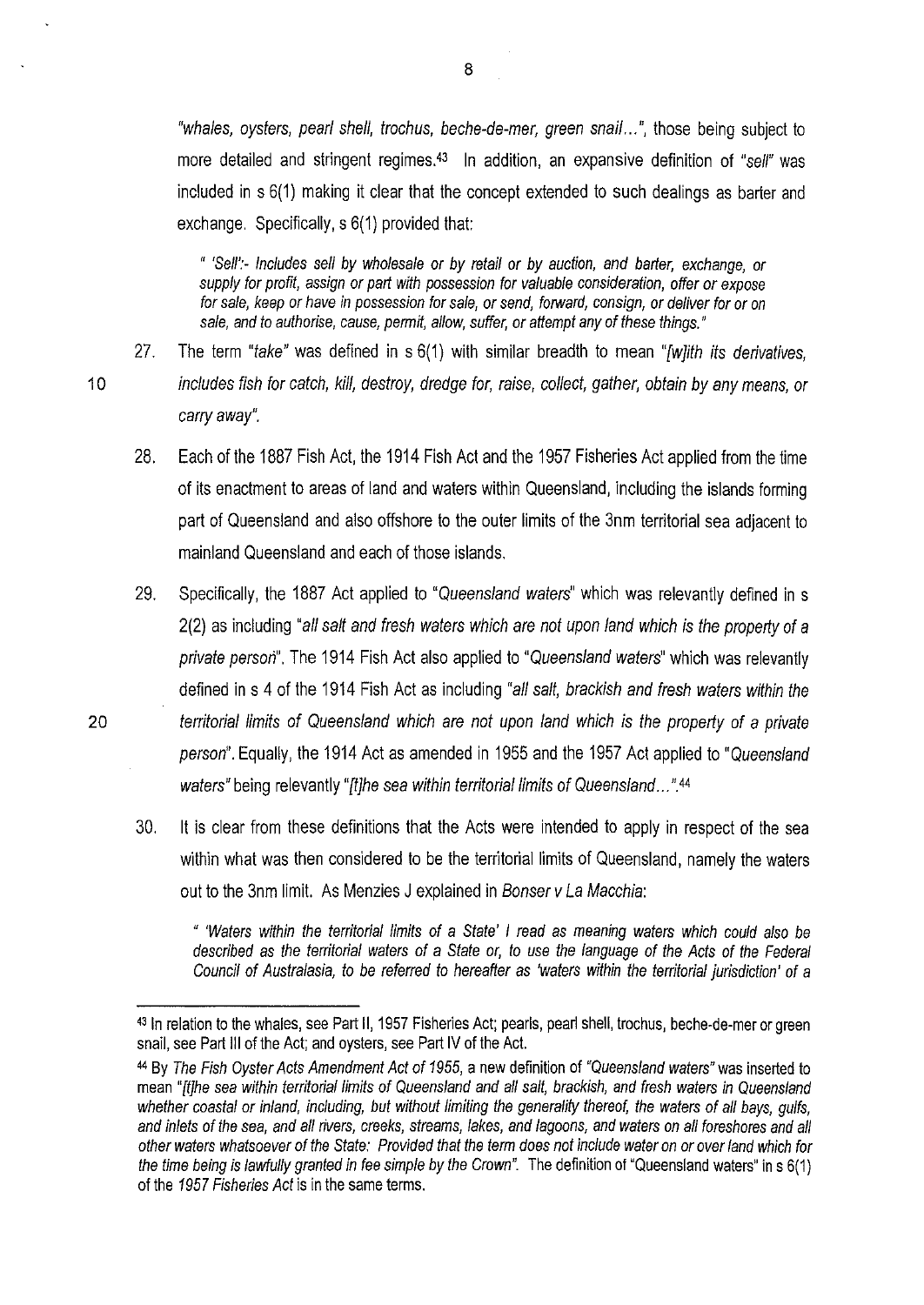State. In 1900 waters within the three-mile limit of the coast of a colony would be understood as the territorial waters of the colony...<sup>"45</sup>

- 31. Notwithstanding that it was ultimately held in the Seas and Submerged Lands Case<sup>46</sup> that the boundaries of the colonies and, in due course, of the States ended at the low-water mark, the colonies and the States were competent to make laws applying extra-territorially, including fishing laws over sea territory adjacent to the State out to and beyond the 3nm limit.<sup>47</sup>
- 32. It follows that any extinguishment by reason of the 1887, 1914 and 1957 fisheries laws occurred to native title rights within the outer limits of the 3nm territorial sea drawn at that stage from the low-water mark.

#### 10 (c) **Commonwealth prohibitions on fishing for sale**

- 33. Fisheries laws 1952: The Fisheries Act 1952 (Cth) was the first general fisheries legislation enacted by the Commonwealth and remained in force until repealed by the Fisheries Management Act 1991 (Cth).<sup>48</sup> Accordingly, this Act was in force on 9 February 1983 when the baselines were defined,49 and 13 November 1990 when the territorial sea was extended to 12nm.so
- 34. At the same time as the Fisheries Act 1952 was enacted, the Parliament also enacted the Pearl Fisheries Act 1952 (Cth). Both Acts, as the trial judge held at [808], operated on essentially the same principles. By s 7 of the Fisheries Act 1952 and s 8 of the Pearl Fisheries Act 1952, the Governor-General could, by proclamation "declare any Australian 20 waters to be proclaimed waters for the purposes of this Acr'. "Australian waters" were originally defined as meaning "(a) Australian waters beyond territorial limits; and (b) the waters

<sup>4</sup>s (1969) 122 CLR 177 at 209.

<sup>46</sup> New South Wales v Commonwealth (1975) 135 CLR 337 at 371, 378, 467-8, 484; Yarmirr at [53].

<sup>47</sup>See generally Bonser v La Macchia (1969) 122 CLR 177 at 189.1-.3,190.4-191.2 Barwick CJ, 201.5-202.5 Kitto J, 209.6-210.1 and 211.4 Menzies J, 213.4-.4 and 226.1-.5 Windeyer J; Pearce v Florenca (1976) 135 CLR 507 at 518-520 Gibbs J and 526 Jacobs J; Port MacDonnell Fishennan's Association v South Australia (1989) 168 CLR 340 at 369-373; Yarmirrat [62]-[67].

<sup>48</sup> See also the Fisheries Legislation (Consequential Provisions) Act 1991 (Cth) in relation to savings and transitional provisions.

<sup>49</sup>See the Proclamations made on 4 February 1983 and published in the Commonwealth of Australia Gazette on 9 February 1983 (document no. 5 at pp 19-32 of Exhibit 81R1). See also the Commonwealth's 2POR at [2.4] and Map 3 at Attachment C thereto, depicting Australia's territorial sea and internal waters as at 14 February 1983. See also Yarmirr at [66].

<sup>50</sup> Proclamation under s 7 of the Seas and Submerged Lands Act 1973 (Cth) made in 1990, referred to in Yarmirr at [66]. See also the Commonwealth's 2POR at [2.5] and Map 4(a) at attachment D thereto, depicting Australia's territorial sea as at 20 November 1990.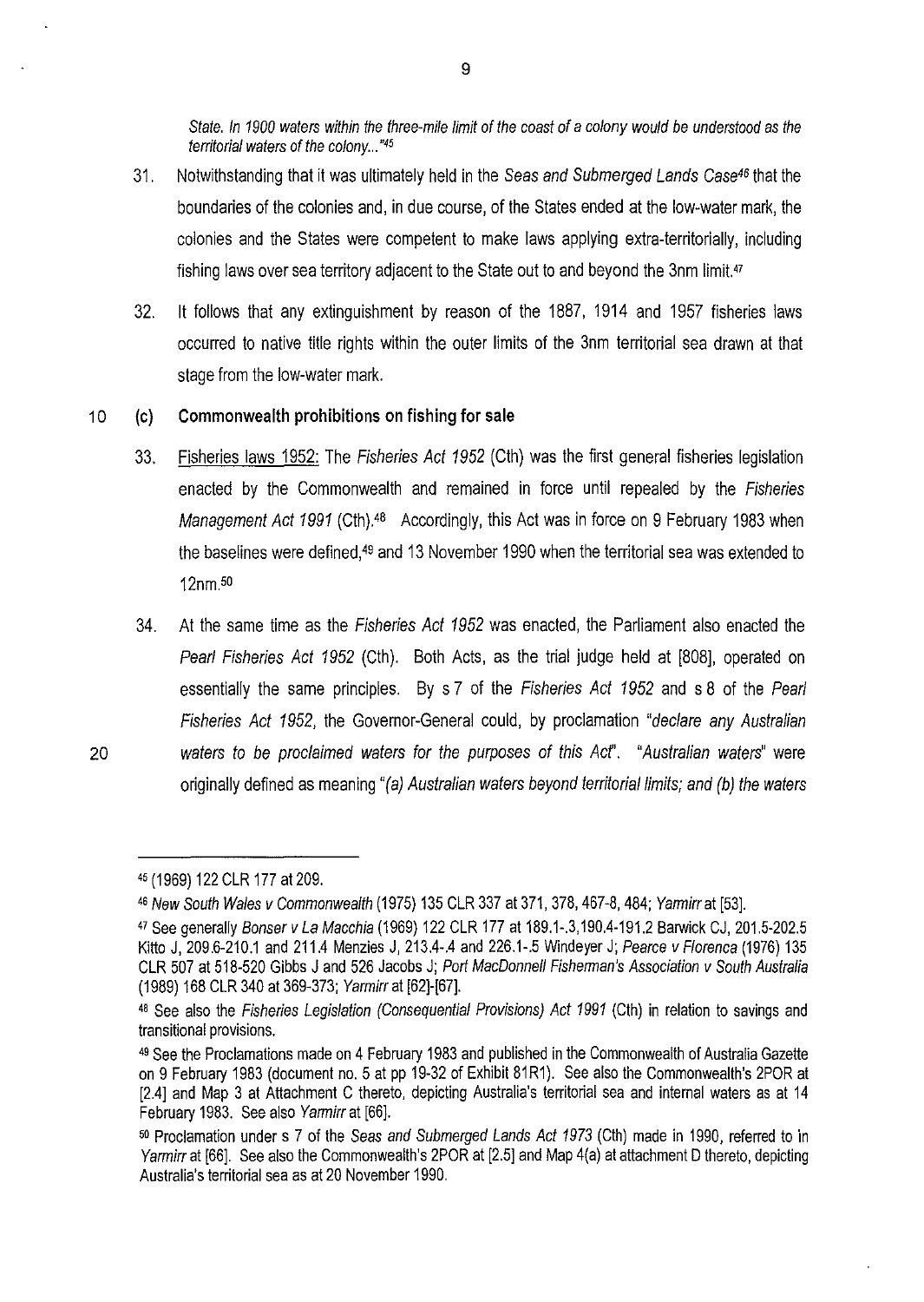adiacent to a Territory and within territorial limits."<sup>51</sup> "Territory" in turn was defined to mean "Territory of the Commonwealth" and therefore apt to embrace Australia's external territories at the time  $52$ 

- 35. On 30 November 1954, the Governor General issued a proclamation declaring "proclaimed waters" pursuant to s 7 of the Fisheries Act 1952. As the trial judge found at FCA [812], "these waters completely surrounded the Australian coast but did not include waters within the territorial limits of a state. These proclamations were held to be valid in Bonser v La Macchia<sup>53</sup> ... The 'proclaimed waters' thus encompassed the waters within the claimed area."54
- 10 36. Significantly, s 13 of the Fisheries Act 1952 provided that the taking of fish or pearl-shell, trochus, beche-de-mer and green snail, or use of a boat for that purpose, in an area of proclaimed waters was prohibited without a licence.<sup>55</sup> The term "*fish*" was defined in s 4 of the Fisheries Act 1952 only so as to make it clear that it included "turtles, dugong, crustacea, oysters and other shellfish" and excluded whales which were covered by the Whaling Act 1935 (Cth),56 and pearl shell, trochus, beche-de-mer or green snail to which a general prohibition on taking applied under the Pearl Fisheries Act without a licence.<sup>57</sup> As such,

<sup>51</sup> See s 4, Fisheries Act 1952 (Cth) and s 5(1), Pearl Fisheries Act 1952 (Cth). Note that the definition of "Australian waters" was amended by the Fisheries Act 1953 (Cth) so as to include "(c) the waters adjacent to a Territory, not being part of the Commonwealth, and beyond territorial limits." The Pearl Fisheries Act 1953 (Cth) amended the definition in a like manner but also, adding in addition, "being waters that are above the continental shelf."

<sup>52</sup> Sees 4, Fisheries Act 1952 (Cth) and s 5(1), Pearl Fisheries Act 1952 (Cth).

<sup>53</sup> (1969) 122 CLR 177 at 199-200.

<sup>54</sup> See also subsequent proclamations issued pursuant to section 7 of the Fisheries Act 1952 (Cth) on 9 December 1954, 16 February 1956,22 August 1968,26 September 1979 and 20 December 1990 which the primary judge also found "embraced the claimed area" (FCA [808]) (see document nos.26, 27, 28, 30 and 31 at pps.50, 51, 52, 56 and 57 of Exhibit 77R2).

<sup>55</sup>Fisheries Act 1952 (Cth), s13; Pearl Fisheries Act 1952 (Cth), s14.

<sup>56</sup>The Whaling Act 1935 prohibited absolutely the taking of certain whales (including calves) (s 6) and introduced a licensing scheme whereby no whales could be taken except pursuant to a licence issued pursuant to s 7. The Act empowered officers to board any ship suspected of taking whales (ss 5 and 16). This Act was substituted in due course by the Whaling Act 1960 (Cth). Under s10 of the 1960 Act, the Minister was empowered to prohibit the taking or killing of whales specified in the Gazette (see Whaling Notices No.s 1-8 made under s 10 of the Whaling Act 1960 at document nos. 59-62, pp 346-355 of Exhibit 77R2). Whales were subsequently protected under the Whale Protection Act 1980 (Cth), s 9 of which placed a total prohibition on the killing or injuring of whales, unless done pursuant to a permit issued pursuant to s 11. This was supported by powers of inspection, including powers of arrest (s 24) and power to seize vessels (s 26(2)).

<sup>&</sup>lt;sup>57</sup> Section 14 of the Pearl Fisheries Act prohibited a person from engaging in "pearling" in an area of proclaimed waters otherwise than pursuant to a licence. "Pearling" was defined in s 5(1) to include "...the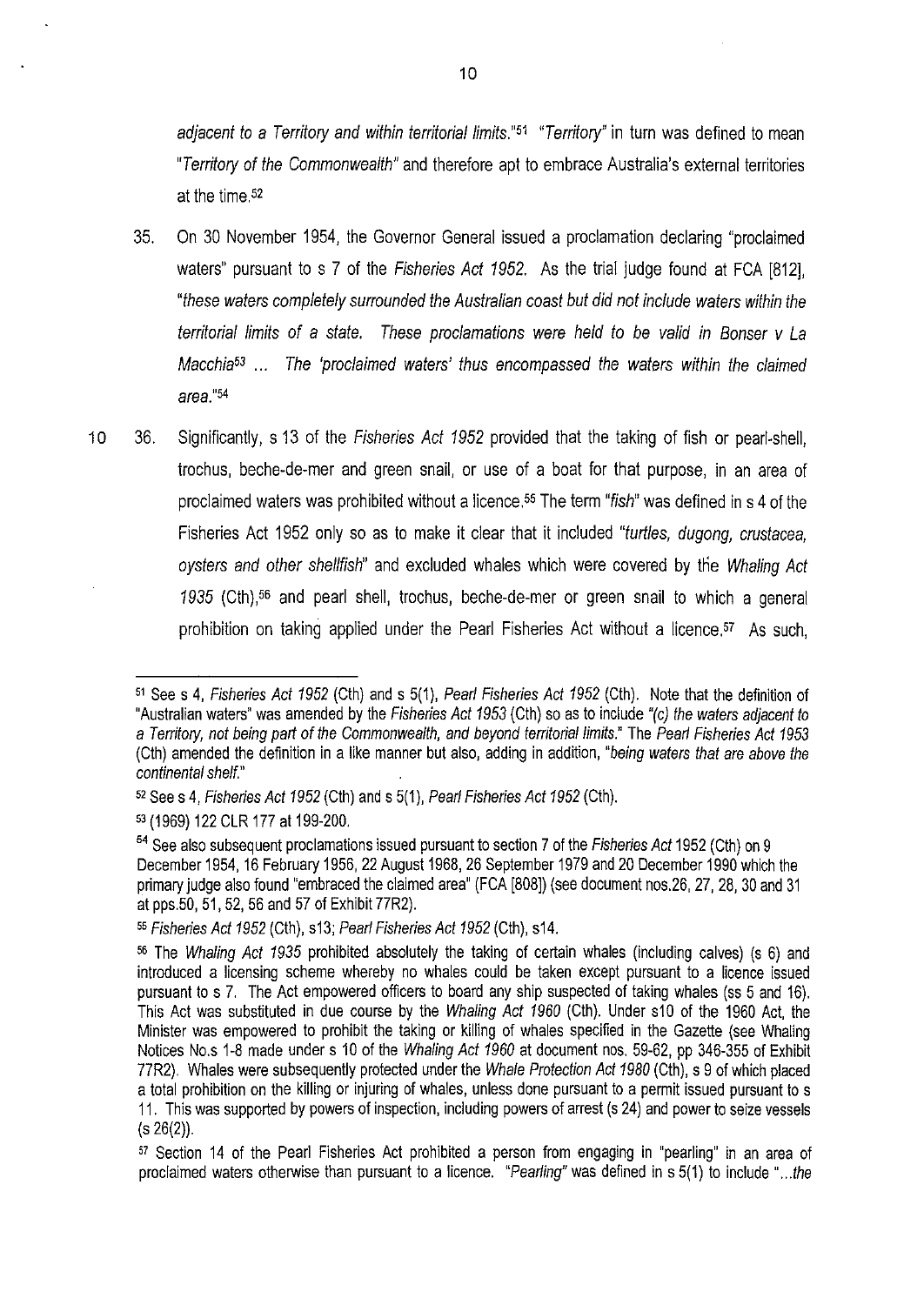together the 1952 Fisheries, Pearl Fisheries and Whaling Acts were intended comprehensively to cover living marine creatures that were susceptible to being taken.

- 37. The term "take" was defined in s 4 in the Fisheries Act 1952 in terms that limited the scope of the prohibition in s 13, namely: " 'take' in relation to fish, means take, catch or capture for trading or manufacturing purposes and 'taking' has a corresponding meaning". It follows in this regard that the trial judge was in error at [FCA 811] of his reasons in finding that the prohibitions in the Fisheries Act 1952 were not limited to the taking of fish for any particular purpose until 1973. Otherwise this scheme was essentially retained for the duration of this Act<sup>58</sup> until 1985 with the introduction of managed fisheries where licences, specified to be 10 issued for 12 month periods, were made subject to plans of management for the relevant fishery.<sup>59</sup>
- 38. 1968 Continental Shelf Act: The Pearl Fisheries Act 1952 (Cth) was repealed by the Continental Shelf (Living Natural Resources) Act 1968 (Cth) **(1968 Continental Shelf Act).**  The primary purpose of the latter Act was "to enable the fullest possible protection to be given to the living sedentary resources of the continental shelves of Australia and the external Territories."<sup>60</sup> Accordingly, the Act, together with legislation in relation to the non-living continental shelf resources, was intended to place Australia "in a position to exercise full legal control over all of its continental shelf resources, both living and non-living, covered by the Convention", referring to the 1958 Convention on the Continental Shelf which was included in 20 the schedule to the Seas and Submerged Lands Act 1973 (Cth) **(SSLA).** 
	- 39. By s 7, the Governor-General was empowered to declare a marine organism to be a sedentary organism to which the Act applied when satisfied that it fell within the sedentary species covered by the Convention on the Continental Shelf. At the same time, the Fisheries Act 1952 was amended so as to include crustacea and molluscs save for any sedentary

work of searching for or obtaining pearl shell, trochus, beche-de-mer or green snails". Provision was made for the grant of licences to persons to search for and obtain pearl shell etc, to use a boat for those purposes, or to dive under s 10, and for scientific purposes under s 16.

<sup>58</sup> A new s 13 was inserted by the Fisheries Act 1973 (Cth) which prohibited a person from engaging in "fishing'' (defined in s 4 as meaning "the taking of fish, and includes the processing of fish that have been taken or the carrying of fish that have been taken') but provided that it was a defence if the person established inter alia that "the fish was not taken, caught, captured or retained for trading or manufacturing purposes..." (s 13(4)(a)).

<sup>59</sup> See the amendments to s 9 of the Fisheries Act 1952 (Cth) by the Fisheries Legislation Amendment Act 1985 (Cth) in consequence of the insertion of s.?B providing for the determination of management plans for fisheries.

so Continental Shelf (Living Natural Resources) Bill 1967, Second Reading Speech, Parliamentary Debates, House of Representatives, 21 November 1968, p. 3136; Finn J at FCA [815].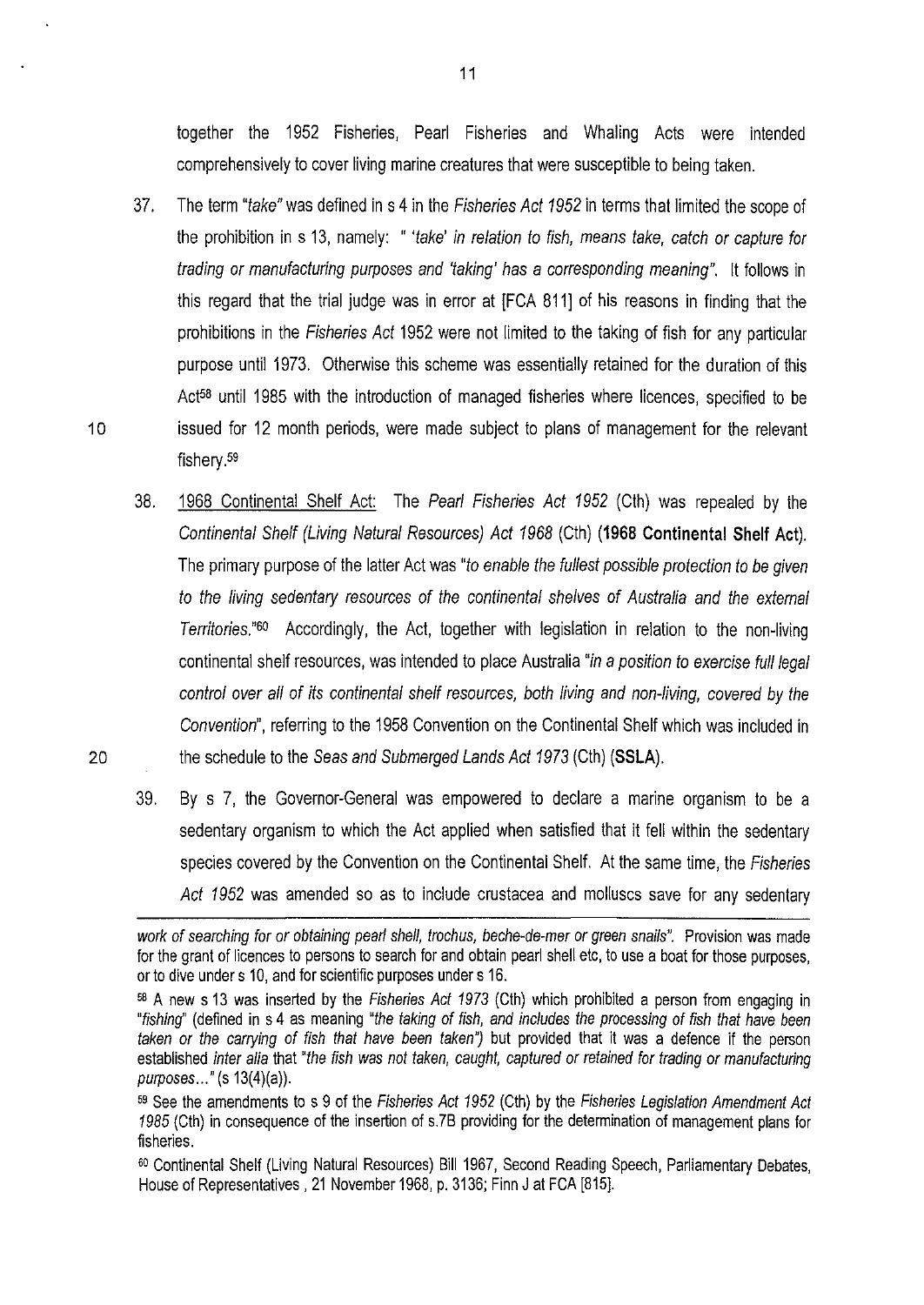organism for the purposes of the 1968 Continental Shelf Act. The relevant provisions of the 1968 Continental Shelf Act related to areas of the continental shelf declared to be "controlled areas" under s. 11 of that Act.<sup>61</sup>

40. Section 15 of the 1968 Continental Shelf Act prohibited in unqualified terms the taking, and the use of a ship for searching for or taking, of sedentary organisms in a controlled area without a licence although it was a defence if the search or taking was not for "a commercial purpose".

### **(d) Extent of extinguishment by inconsistent fisheries laws**

- 41. It was the case under each of the colonial, State and Commonwealth fisheries laws analysed <sup>1</sup>o above that fishing for sale was prohibited without exception or exemption save for the grant of a statutory licence on payment of a fee. Those laws, having cumulatively applied to the whole of the claim area, therefore had the effect, in the State's submission, of extinguishing any native title right to take fish and other aquatic life to such an end.
	- 42. In this regard, the test, as earlier explained, reduces ultimately to one of inconsistency simpliciter. As Gleeson CJ, Gaudron, Gummow and Hayne JJ held in Ward:

"Two rights are inconsistent or they are not. If they are inconsistent, there will be extinguishment to the extent of the inconsistency; if they are not, there will not be extinguishment."<sup>62</sup>

- 43. In this regard, Keane CJ and Dowsett J correctly held below that "*[n]othing in Yanner denies*
- 20 that legislation which was necessarily inconsistent with the continued enjoyment of native title rights extinguished those rights." Indeed, as they then observed, "[t]he contrary view is difficult to reconcile with the approach taken in Ward." <sup>63</sup>
	- 44. In the present case, the inconsistency arises by virtue of the following features of the laws in question:
		- 44.1. their geographical application cumulatively to the whole of the claim area;
		- 44.2. the prohibition upon the activity of taking fish and other aquatic life for sale, noncompliance with which constituted an offence;

<sup>61</sup> See also s 9 which provides that "This Act extends to all the Territories and to all parts of the Australian continental shelf and all parts of the continental shelf of a Territory [which means Territory of the Commonwealth], and applies to all persons, including foreigners, and to all ships, including foreign ships." Various proclamations concerning marine and sedentary organisms, and defining the "controlled area" were issued in 1970: see document nos. 64-70 at pp 357-364 of Exhibit 77R2.

<sup>62</sup> Ward at [82].

<sup>63</sup> FCAFC [81].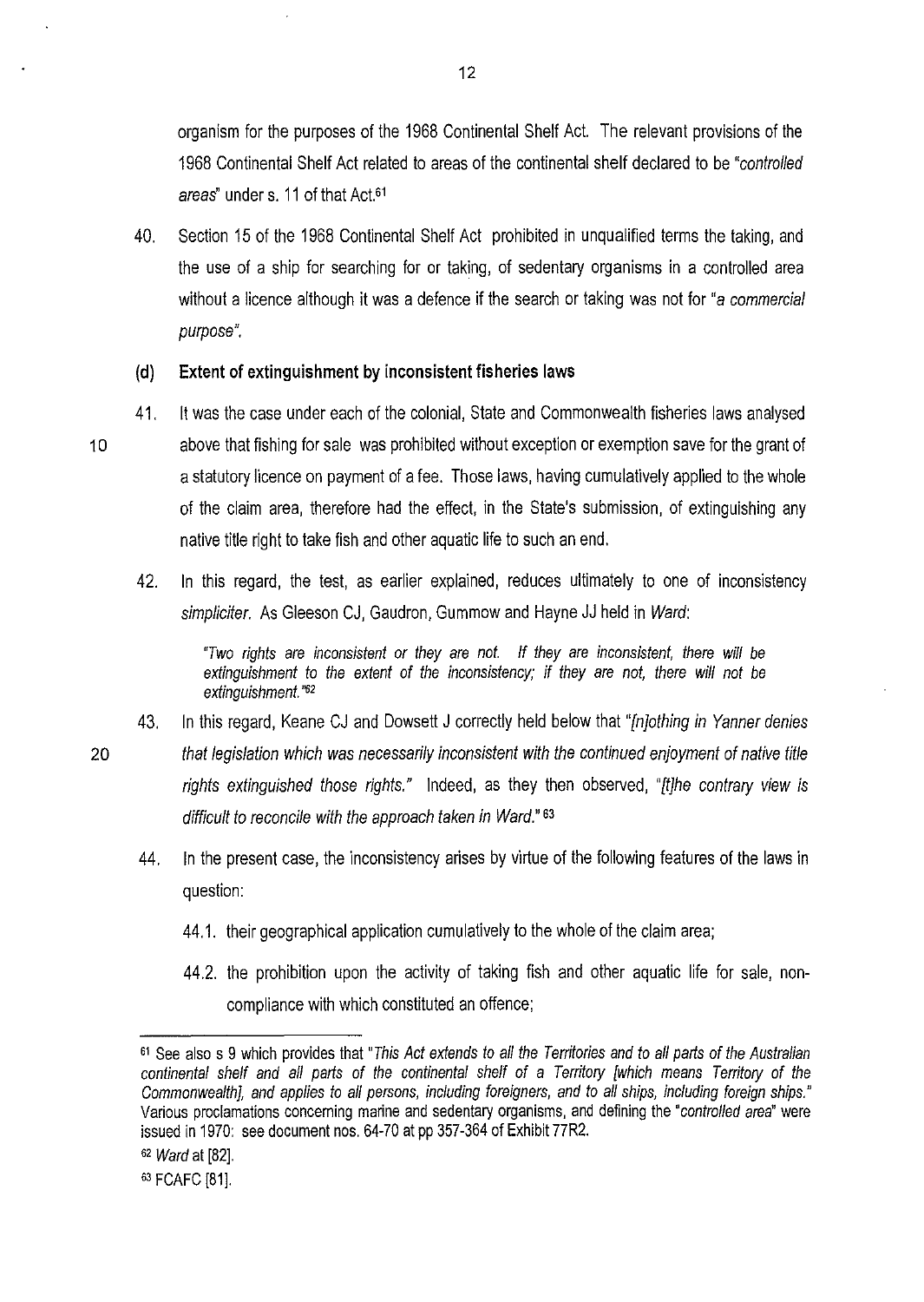- 44.3. the fact that the prohibition related to "taking" for sale irrespective of the means by which taking was effected;
- 44.4. the fact that the prohibition in each case was, as Keane CJ and Dowsett J held below, "directed at **all** fishing for commercial purposes" (at [70]), the regimes being intended to be comprehensive in their coverage of fish and other aquatic life and applying to all persons indiscriminately; and
- 44.5. the fact that the activity of taking fish for sale could be undertaken only pursuant to, and in accordance with, a licence granted for a fee.
- 45. As such, the native title rights must be extinguished to that extent.
- 10 46. While that result necessarily fiows from a comparison of the statutory regime with the rights claimed, it is also consistent with the decision in Harper v Minister for Sea Fisheries **(Harper).64** In that case, Tasmanian fishing laws prohibited the taking of abalone in Tasmanian waters for commercial purposes save by authority of a licence for which a fee was paid. The existence of those features led the Court to hold that the public right to fish with respect to abalone was abrogated to that extent. As Mason CJ, Deane and Gaudron JJ held:

"What was formerly in the public domain is converted into the exclusive but controlled preserve of those who hold licences. The right of commercial exploitation of a public resource for personal profit has become a privilege confined to those who hold commercial licences. This privilege can be compared to a profit a prendre. In truth, however, it is an 20 entitlement of a new kind created as part of a system for preserving a limited public natural resource ... *"65* 

- 47. Similarly, Brennan J (with whose reasons Mason CJ, Deane and Gaudron JJ were in general agreement) held that "[t]he public right of fishing for abalone in State fishing waters is thus abrogated and private statutory rights to take abalone in limited quantities are conferred on the holders of commercial and non-commercial abalone licences. *"66*
- 48. In this regard, contrary to the appellant's submissions at AS [41]. the description of the public rights to fish and to navigate as "freely amenable to abrogation or regulation by a competent

<sup>64</sup>(1989) 168 CLR 314.

<sup>65</sup> Harper at 325. The Court therefore held that within such a scheme, the fee exacted for the licence "...was the price exacted by the public, through its laws, for the appropriation of a limited public natural resource to the commercial exploitation of those who, by their own choice, acquire or retain commercial licences." (Harper at 325) and, therefore not a duty of excise.

<sup>66</sup> Harper at 332.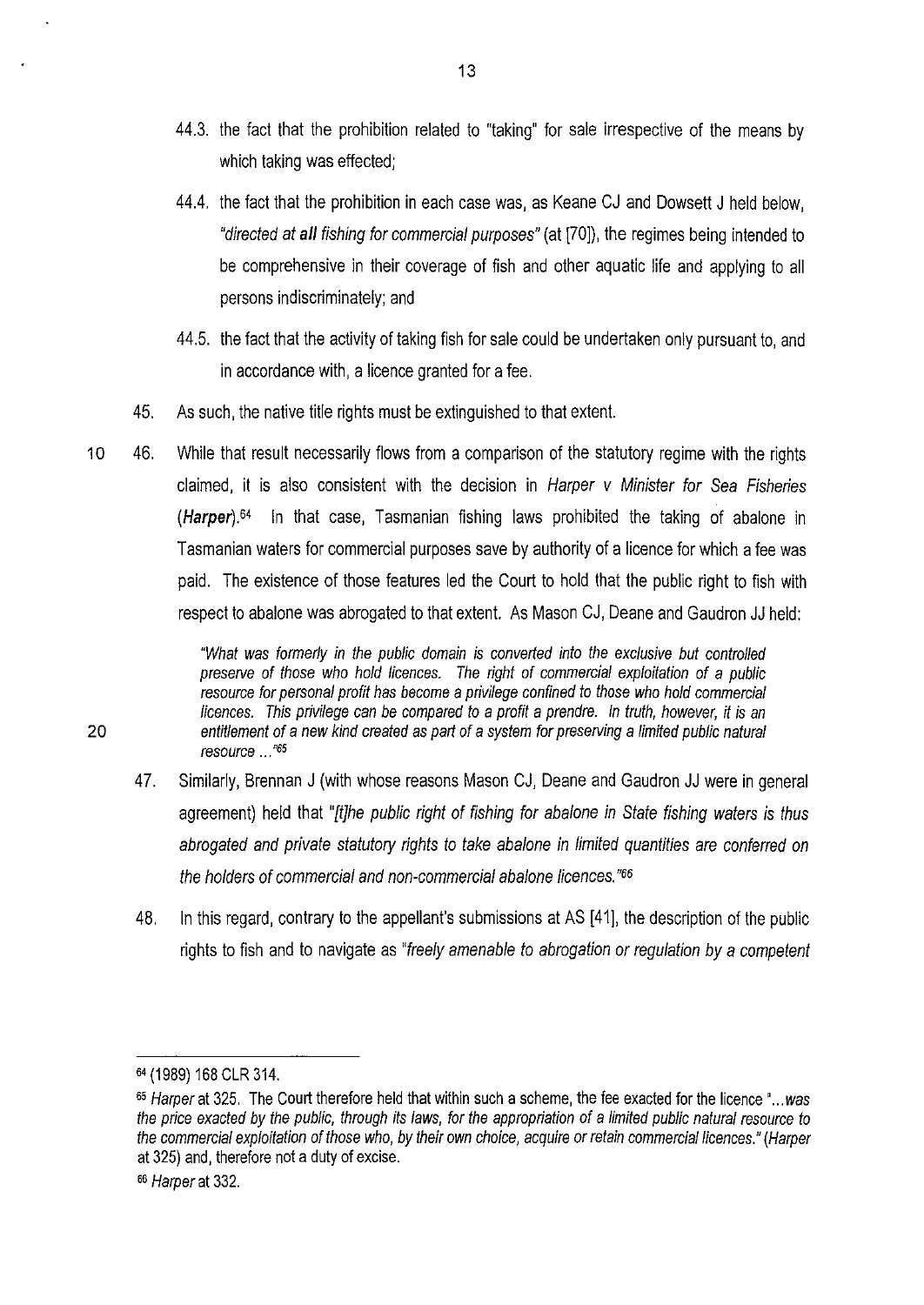legislature<sup>"67</sup> was equally apt to describe the situation with respect to native title rights and interests at common law prior to the enactment of the Racial Discrimination Act 1975 (Cth) and subsequently the Native Title Act 1993 (Cth). The description refers only to the competency of the Parliament as opposed to the Crown to abrogate or regulate the rights. It says nothing about the question of statutory construction. With respect to the latter, Gleeson CJ, Gummow, Hayne and Crennan JJ held in Northern Territory v Arnhem Land Aboriginal Land Trust **(ALALT)** that "*fthe statutory abrogation of a public right may appear not only from* express words but by necessary implication from the text and structure of the statute."68 Such an implication will be drawn where, as in the case of native title, a comparison between 10 the legal nature and incidents of the public and statutory rights reveals that the two are inconsistent, as Gummow J explained in  $Wik$ .<sup>69</sup>

49. In this case, unlike the position in ALALT, it is not contended that there is any necessary inconsistency between the existence of any statutory exemptions and the native title rights. The fact that the taking of fish for purposes other than sale was permitted (albeit subject to regulation) left room for a native title right to exist to that extent. By contrast, the existence of the absolute prohibition upon taking fish and other aquatic life for sale left no such room for the native title right to continue to that extent. That activity could be carried out only where a right (licence) was granted under State or Commonwealth law.

#### **(e) Yanner** *v* **Eaton distinguished**

20 50. The appellant submits that the prohibition in Yanner "is relevantly indistinguishable in form from the prohibitions in the legislation in question."70 That submission is based upon the terms of s 54(1)(a) of the Fauna Conservation Act 1974 (Qid) **(Fauna Act (Qid))** which provided that:

> "[a] person shall not take, keep or attempt to take or keep fauna of any kind unless he is the holder of a licence ... or other authority granted and issued under this Act."

51. Crucially, however, the appellant's submission overlooks the exemptions to that prohibition. As Gleeson CJ, Gaudron, Kirby and Hayne JJ emphasised in their joint reasons:

<sup>67</sup> Thus since Magna Carta, it has been the case that the public right cannot be abrogated by the Crown, no such limitation applies of course to the Parliament: see Harper at 330 Brennan J, and the authorities there referred to.

<sup>68</sup>(2008) 236 CLR 24 at 58 [27].

<sup>69</sup> Wik at 185.

*<sup>1</sup>o* AS [32].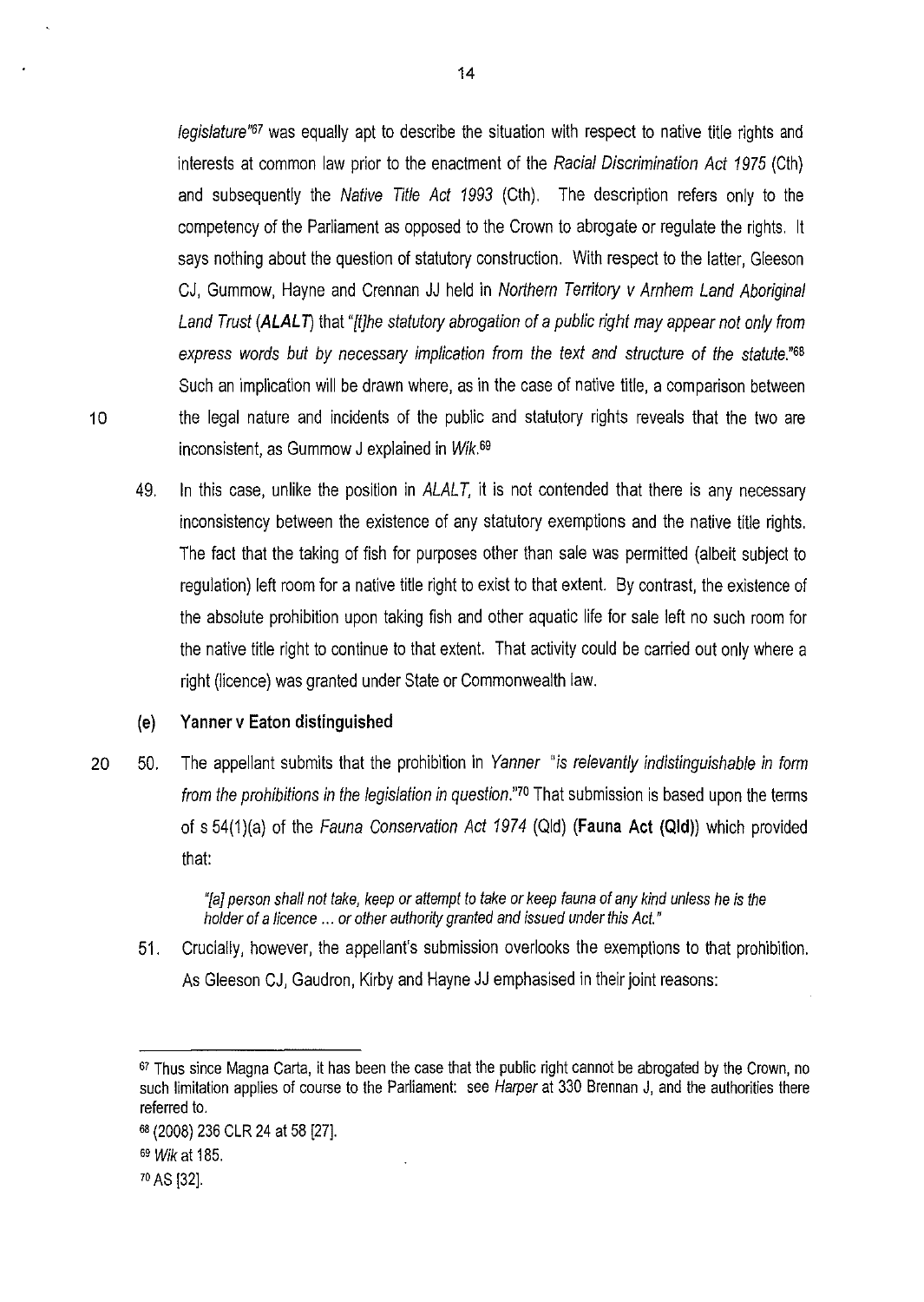"The apparent generality of that prohibition must be understood in the light of not only its reference to the holder of a licence, permit, certificate or other authority granted and issued under the Fauna Act, but also the further exemptions created by  $s$  54(1)(b). That paragraph exempted (among other things) the keeping of protected fauna that was taken otherwise than in contravention of the Act during an open season (s  $54(1)(b)(i)$ ) and the taking of fauna at a time and place when and where *it* is non-protected fauna (s 54(1)(b){ii)). *"71* 

- 52. There being then no general prohibition, it followed that that was a case where the question arose as to whether native title rights were merely regulated.<sup>72</sup> No clear and plain intention to extinguish a native title right to the extent that it encompassed a right to take fauna was 10 discerned by the High Court from the Fauna Act. It would seem to be for this reason that the inconsistency alleged by the Crown with the continued existence of native title focused instead upon the statutory vesting of "property" in the Crown by successive fauna Acts. However, that was held to constitute "nothing more than 'a fiction expressive in legal shorthand of the importance to its people that a State have power to preserve and regulate the exploitation of an important resource'."73 Thus, the joint judgment concluded that the Fauna Act did not sever the native title holders' connection with the land concerned and did not deny the continued existence of the native title rights on which the appellant relied.<sup>74</sup>
- 53. Finally, the fact that the fisheries legislation included additional (and increasingly detailed) measures to promote conservation such as control of equipment such as nets that may be 20 used,75 regulation of the weight of different species of fish that may be taken,76 prohibitions upon the taking of particular species of fish for any purpose, $77$  and closed seasons, $78$  and in this respect resembles the law considered in Yanner, does not detract from the unqualified nature of the prohibition here: cf AS [29].

<sup>&</sup>lt;sup>71</sup> Yanner at [13]. The joint judgment also pointed out that non-protected fauna in turn could be taken at any time: ibid at [12].

<sup>72</sup> Gleeson CJ, Gaudron, Kirby and Hayne JJ did not determine the question of "whether or not prohibiting the exercise of that [usufructuary] relationship altogether might, or might to some extent" deny the continued exercise of the rights and interests that Aboriginal law and custom recognizes them as possessing: Yanner at [38].

<sup>&</sup>lt;sup>73</sup> Yanner at [28] (quoting Toomer v Witsell (1948) 334 US 385 at 402).

<sup>74</sup> Their Honours then held that, there being then no extinguishment of the native title right, s 211 of the NTA by operation of s 209 of the Constitution displaced the State's conditional prohibition upon taking a crocodile without a licence insofar as it was taken for the purpose of satisfying personal, domestic or non-commercial needs: Yanner at [38].

<sup>75</sup>See e.g. s 4, 1887 Fisheries Act limiting the mesh of a net that may be used to take fish; and s 72, 1957 Fisheries Act.

<sup>7</sup>BSection 7, 1887 Fisheries Act.

<sup>&</sup>quot;E.g. s 71(1), 1957 Fisheries Act.

*<sup>1</sup>a* E.g. s 7, 1914 Fish Act; s 70(1) and (2)(iv), 1957 Fisheries Act.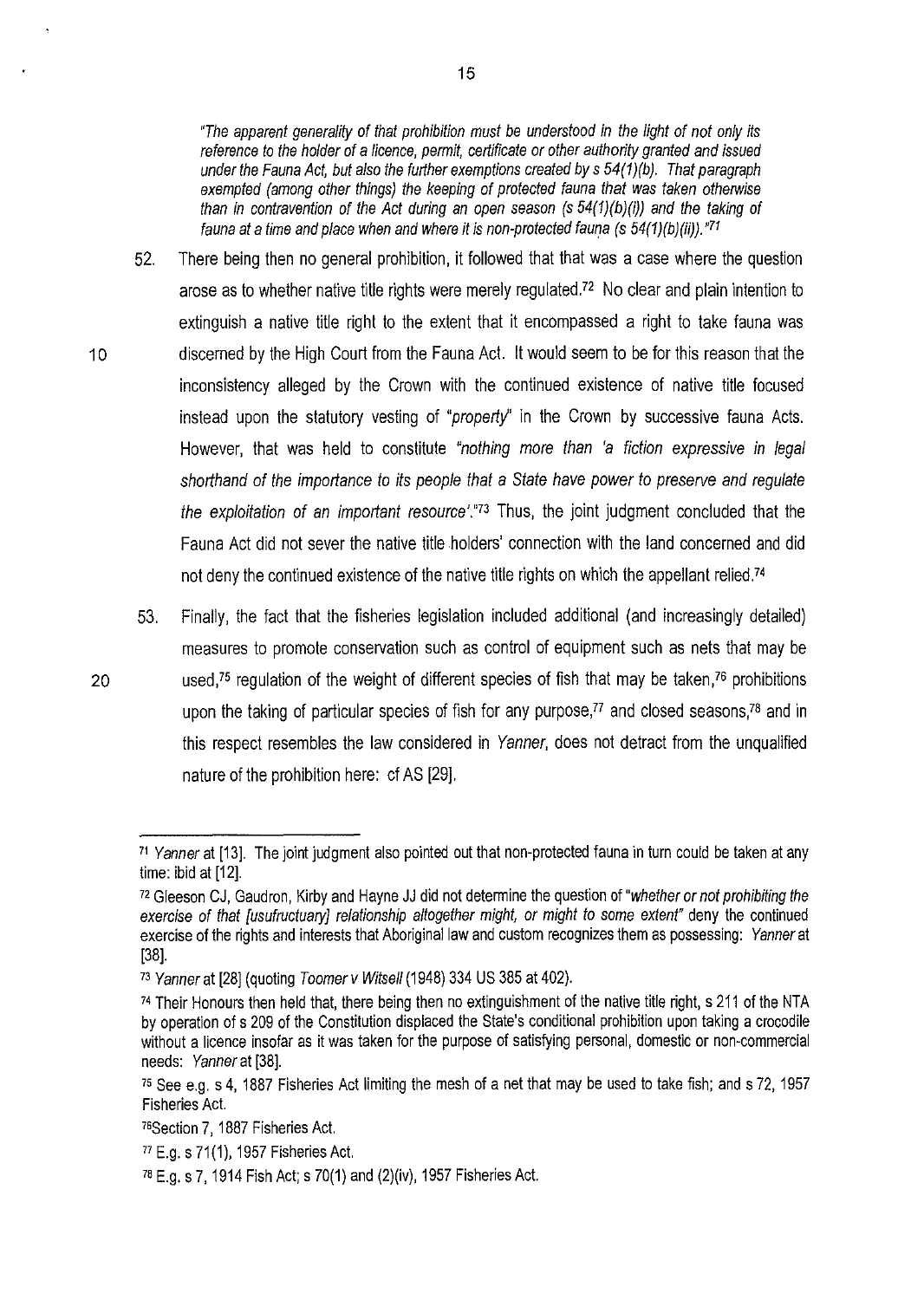#### **(2) RECIPROCITY BASED RIGHTS**

- 54. The native title rights that are recognised by the NTA and may be the subject of a determination under that Act are defined in s 223(1). Importantly for present purposes, s 223(1) provides that:
	- 54.1. the communal, group or individual rights and interests of (relevantly) Torres Strait Islanders must be rights "in relation to land or waters";79
- 54.2. it is necessary but not sufficient for the communal, group or individual rights and interests of (relevantly) Torres Strait Islanders to be "possessed under the traditional laws acknowledged, and the traditional customs observed, by the ... Torres Strait 10 *Islanders*" (s 223(1)(a));
	- 54.3. it is necessary that the Torres Strait Islanders "by those laws and customs, have a connection with the land or waters" (s 223(1)(b)).

#### (a) **Construction of the requirement that the rights** be "in **relation to land or waters"**

55. While the phrase "in relation to" is a phrase of wide import, the closeness of the relationship required by the expression "must be ascertained by reference to the nature and purpose of the provision in question and the context in which it appears".<sup>80</sup> As Toohey and Gummow JJ said, in PMT Partners Pty Ltd (in liq) v Australian National Parks and Wildlife Service (1995) 184 CLR 301 at 331.9:

"The connection which is required by the phrase 'in relation to' is a question of degree. There must 20 be some 'association' which is 'relevant' or 'appropriate'. The question of the relevance or appropriateness of the connection is a question which cannot be divorced from the particular statutory context."

56. As such, the fact that the appellant points to other contexts in which the words have been broadly construed takes the matter no further (cf AS [47]). Nor logically does the stated object of the Act to recognise and protect native title support a broad construction when it is the very subject matter of recognition and protection which falls to be construed (cf AS [48]). Rather, the object to "profect" native title reveals that the rights in question are pre-existing rights,<sup>81</sup>

<sup>79</sup> The term "waters" is defined in s 253 and includes sea, the seabed and the intertidal zone between high and low-water mark.

<sup>80</sup> PMT Partners Pty Ltd (in liq) v Australian National Parks and Wildlife Service (1995) 184 CLR 301 at 313.3 Brennan CJ, Gaudron and McHugh JJ and at 330.5 -331.10 Toohey and Gummow JJ; Travelex Ltd v Commissioner of Taxation of the Commonwealth of Australia (2010) 241 CLR 510 at [25] French CJ and Hayne J.

<sup>81</sup> Native Title Act case at 459.3. ("The Act removes the common law defeasibility of native title, and secures the Aboriginal people and Torres Strait Islanders in the enjoyment of their native title subject to the prescribed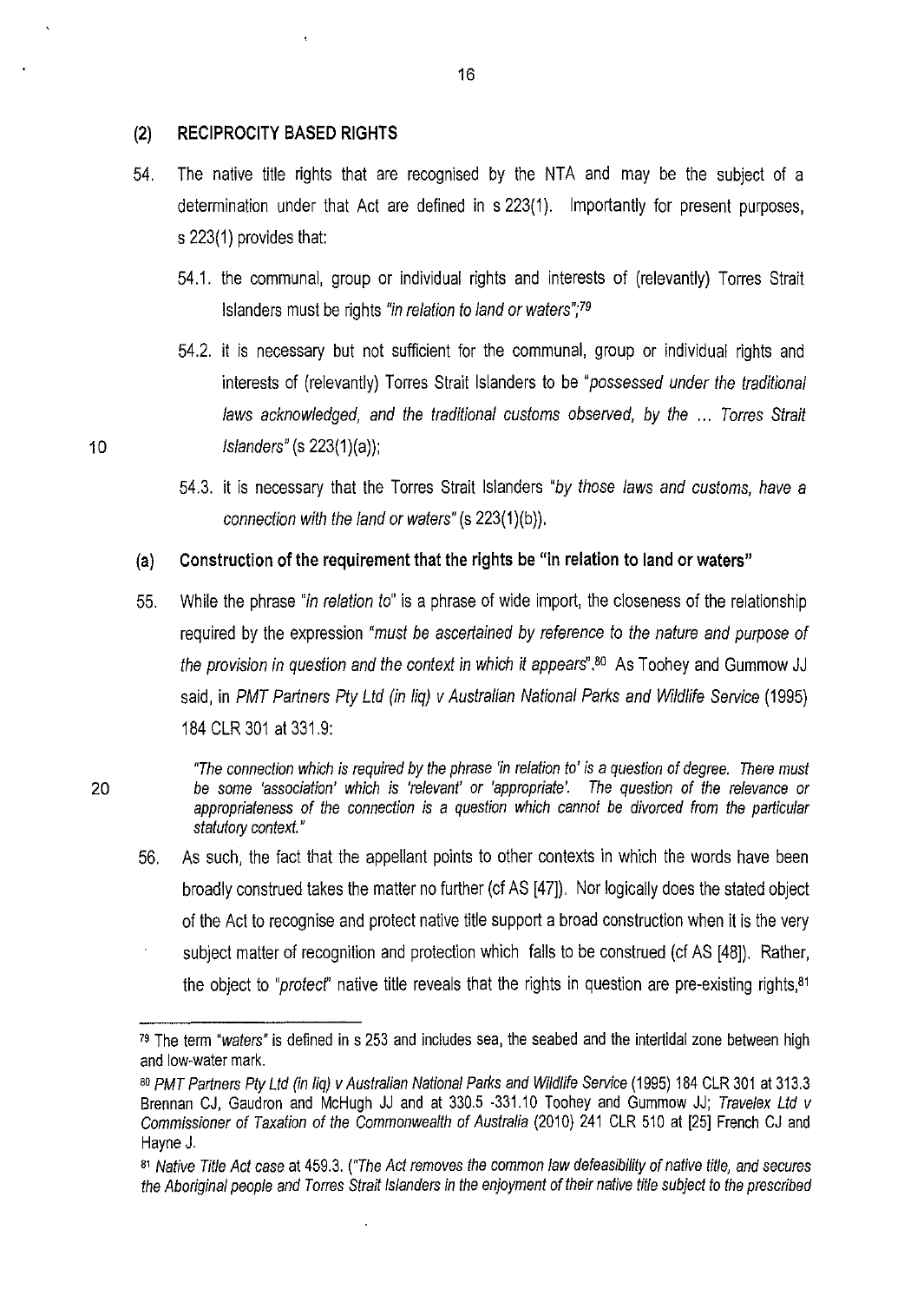namely, the pre-sovereign rights in relation to land recognised by the common law. <sup>82</sup> The correspondence in language to which the appellant refers at AS [49] between s 223(1)(a) and (b) and the description of native title rights in Brennan J's judgment in Mabo (No. 2) is, therefore, no coincidence.<sup>83</sup> As Gleeson CJ, Gummow and Hayne JJ held in Yorta Yorta at [75]:

"Native title is not a creature of the common law, whether the Imperial common law as that existed at the time of sovereignty and first settlement, or the Australian common law as it exists today. Native title, for present purposes, is what is defined and described in s 223(1) of the Native Title Act. Mabo (No. 2) decided that certain rights and interests 1 0 relating to land, and rooted in traditional law and custom, survived the Crown's acquisition of sovereignty and radical title in Australia. It was this native title that was then 'recognised, and protected' [s 10 NTA] in accordance with the Native Title Act and which, thereafter, was not able to be extinguished contrary to that Act."

- 57. Thus, as antecedent rights in relation to land, the rights were not extinguished by the acquisition by the Crown of radical title on land<sup>84</sup> when the Crown acquired sovereignty, but constituted a burden upon it.85 Such rights may constitute rights of exclusive occupation, possession and use upheld by the High Court in Mabo (No. 2). They may also constitute lesser rights such as those identified in s 223(2), namely, "hunting, gathering, or fishing rights or interests". A common element is that the rights involve use or control of land or waters, the 20 geographical extent of which must ultimately be defined in compliance with the requirements of s  $225$  of the NTA. $86$ 
	- 58. Those antecedent rights were not, however, the only rights that may have existed at the time that sovereignty was acquired and which might continue to be observed by indigenous peoples under their traditional laws and customs. For example, in the present case the appellant accepts that a reciprocal right to accommodation and sustenance is not a right in relation to land, notwithstanding that it is possessed under traditional laws and customs (AS

exceptions which provide for native title to be extinguished or impaired."). See also ibid at 453.4; and Members of the Yorla Yorla Aboriginal Community v Victoria (2002) 214 CLR 422 **(Yorta Yorta)** at [44]-[47] and [75]-[77].

<sup>82</sup> Native Title Act case at 452; Yarmirr at [7]; Yorta Yorta at [75].

<sup>83</sup> Ward at [16]. See also the preamble to the NTA which is now part of the NTA by virtue of s 13(2)(b) of the Acts Interpretation Act 1901 (Cth) (as amended by the Acts Interpretation Amendment Act 2011 (Cth) (No. 46 of 2011), schedule 1, s 22 (the transitional provisions (schedule 3, s 1) provide that the amendments apply in relation to Acts enacted before the amendments came into force)).

<sup>84</sup> The Crown did not acquire radical title below the limits of the colonies, i.e., below the low-water mark: Yarmirr at [54]-[55] (also holding at [48] that radical title is not a pre-requisite to the recognition of native title); see also at [181].

<sup>85</sup> Mabo (No. 2) at 51.6-52.4 Brennan J.

<sup>86</sup> The question of whether passive uses of the land might also be recognised does not arise in this case.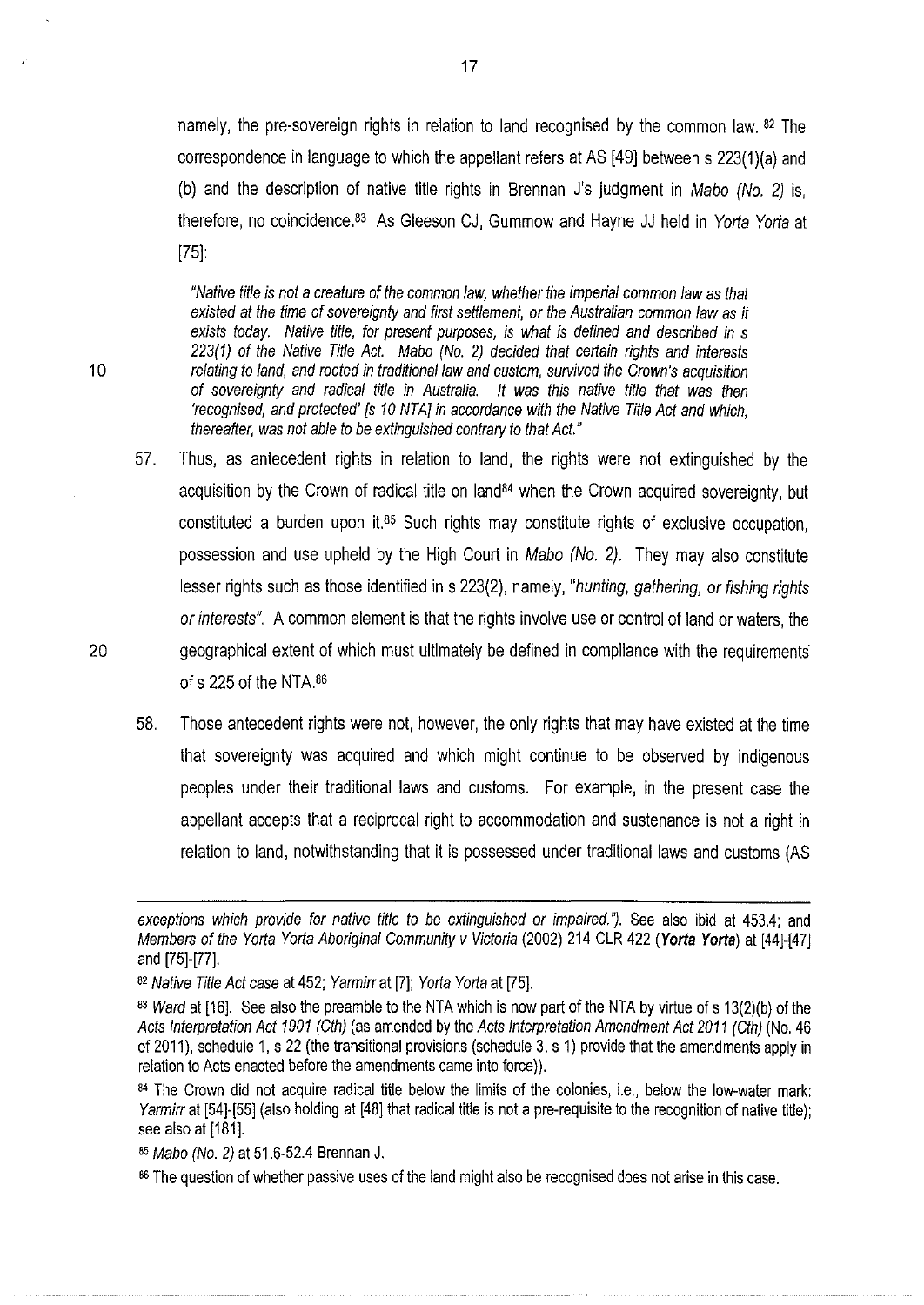[44]). More telling is the finding in *Ward* that while denial or control of access to land held under native title where artworks on rocks may be located would have the requisite relationship to land, the right to restrain visual or auditory reproductions of what was found there would not. $87$  The latter was held to be "something approaching an incorporeal right akin to a new species of intellectual property..." than a right in relation to land.<sup>88</sup> While in one sense such a "right'! might be said to relate to land, the relationship was too indirect.

#### **(b) Reciprocity based rights are not rights in relation to land**

- 59. The parties do not challenge the factual findings of Finn J as to the existence and content of the reciprocity based rights under the traditional laws and customs of the Islanders. As the 10 appellant points out, his Honour's factual findings were based upon an acceptance of the appellant's evidence, including that of Professor Scott (AS [5]-[16]). The appellant challenges only the primary judge's characterisation of the rights upheld by the Full Court, namely, that they are not rights in relation to land for the purposes of s 223(1) of the NTA.
	- 60. However, the effect of the findings of the trial judge are that the right under tradil'lonallaws and customs is the right of the reciprocal rights holder (conveniently termed the **visitor)** to request and receive what he or she requires from a person with whom he or she has a relevant relationship under those laws and customs (the **host).** As the primary judge held, examples of the rights and obligations of reciprocal relationships in practice given in Islander evidence at trial included:

20 " ... to provide an assured welcome, accommodation and sustenance to a visiting friend: eg Lizzie Lui; Lillian Bosun, (I always give them a place to sleep); to go fishing with, to share with, him or her: Walter Nona; to be provided with something you need: Kapua Gutchen; or to provide something to your friend if requested: Patrick Whap." 89

#### 61. That evidence supports his Honour's finding that:

" ... the reciprocal obligations assumed are **situational** in the sense of requiring the appropriate response to the friend's requirements of the moment - "If a person asks his thubud  $[80]$  for help, then that person must help": Mebai Warusam; George Mye - and are

<sup>87</sup> Ward at [59] Gleeson CJ, Gaudron, Gummow and Hayne JJ.

<sup>88</sup> 1bid.

<sup>89</sup>FCA [506].

<sup>90</sup> As explained in Islander evidence, "Thubud is family. If someone is my thubud they will look after me when I am visiting or they will come and stay with me when they visit lama Island. That can carry over the generations too" (FCA [231]). Thubud relationships "entail reciprocal obligations, albeit their manner of discharge (for example access to a particular island place) will depend upon what the performing party properly is able to provide, given his or her own rights and interests; and they involve personal, not group or community, relationships": FCA [232].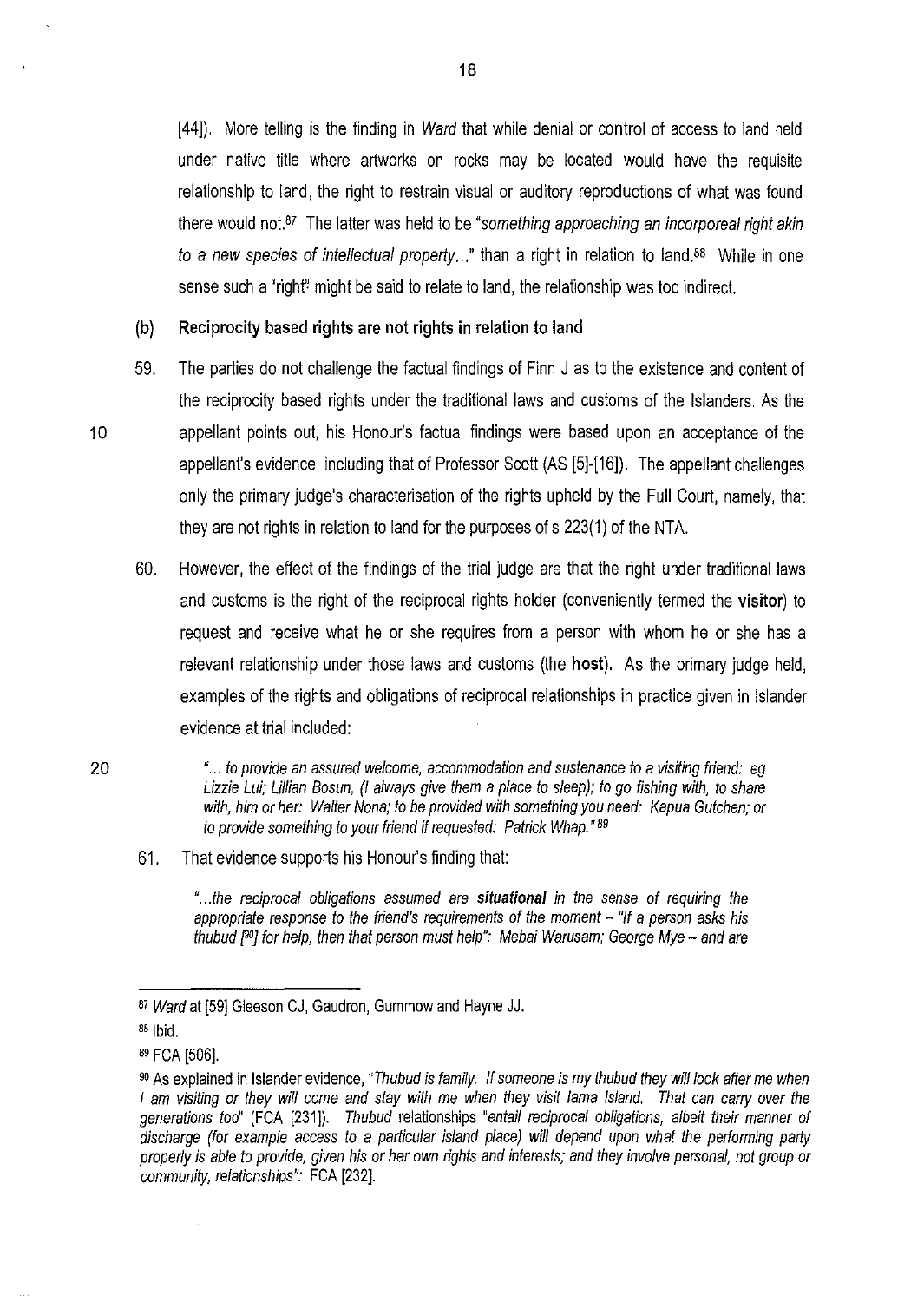**multi-faceted,** that is they are not limited, for example, to permitting the friend to fish, usually in the host's company, on the family's or community's marine estate."91

- 62. A right of that nature does not constitute a right in relation to land, as the courts below held. It is the right to make the request and the obligation in general to comply which are the substance of the rights and obligations under traditional laws and customs. The subject matter of a request may or may not involve any physical use of, or access to, water or land; that **will** be a matter which depends upon the situation or needs of the visitor. However, the fact that in some situations the subject-matter of the request or need may be, for example, access to waters in respect of which the host has the right to fish under the traditional laws 10 and customs cannot transform the reciprocal right into one that relates to land.
	- 63. In short, the "contenr' of the right is not identified by reference to how the obligation might be discharged **in** any particular situation (for example, as a "right" to fish on the host's marine estate).92 The "content" or subject-matter of the "right" is a right to request of the host what the visiting friend needs; the right therefore has no specific subject matter<sup>93</sup> unless and until a request is made or need arises.

#### **(c) No connection with the waters exists by the traditional laws and customs**

64. With respect to the requirement in s 223(1)(b), Gleeson CJ, Gaudron, Gummow and Hayne JJ observed **in** Ward at [64] that:

"In its terms, s 223(1)(b) is not directed to how Aboriginal peoples or Torres Strait Islanders 20 use or occupy land or waters. Section 223(1)(b) requires consideration of whether, by the traditional laws acknowledged and the traditional customs observed by the peoples concerned, they have a 'connection' with the land or waters. That is, it requires, first an identification of the content of the traditional laws and customs and secondly, the characterisation of the effect of those laws and customs as constituting a 'connection' of the peoples with the land or waters in question."

65. This reveals the second difficulty with the appellant's submission, namely, that the reciprocal right arises under traditional laws and customs where the requisite relationship (i.e. connection) exists between the visitor and the host. It does not arise under traditional laws and customs by reason of the relationship (i.e. the connection) between the visitor and the 30 land or waters to which the request may relate. As the submissions by the appellant at AS [69] appear to acknowledge, it is the counterparty (that is, the member of the host island community) who has the requisite connection to the land or waters "by" the laws and customs.

<sup>91</sup>FCA [506] (emphasis added).

<sup>92</sup>Cf AS [44].

<sup>93</sup> Cf Ward at [58].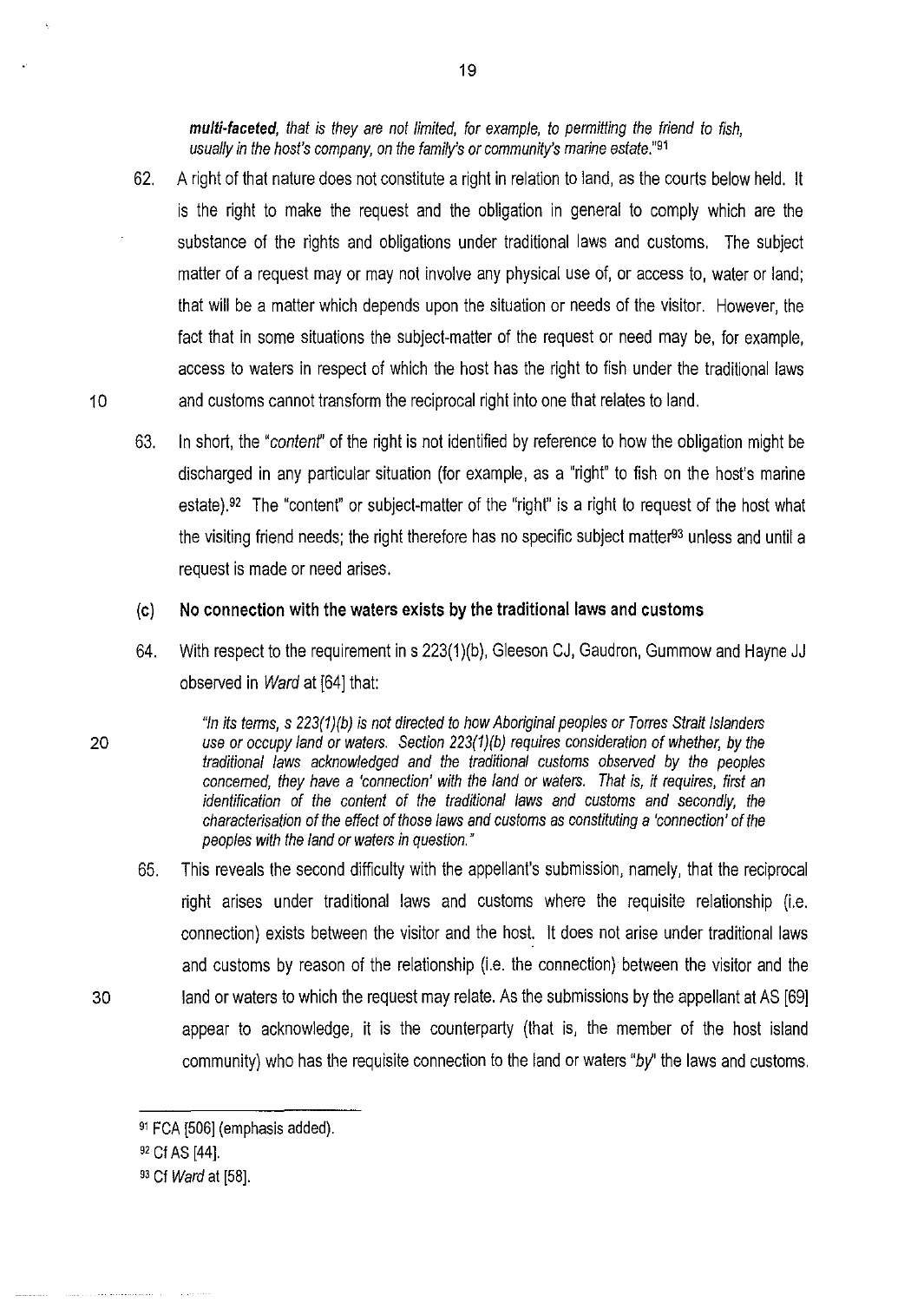Yet, in order for the "*individual*"<sup>94</sup> rights of the visitor to be recognised under s 223(1), it is the visitor who must have the requisite connection.<sup>95</sup> The "status based"<sup>96</sup> character of the reciprocity rights in this regard is aptly illustrated by the evidence of Professor Scott accepted by the primary judge that to deny a partner in reciprocity without valid reasons was effectively to end the relationship,<sup>97</sup> i.e., to end the relationship between the partners in reciprocity as opposed to ending a relationship with land. Thus the primary judge was correct to hold that reciprocal based rights are not rights in relation to land, but "rights in relation to persons".<sup>98</sup>

66. Contrary to the appellant's submissions at AS [58]. the position with respect to marriage (and adoption) is different because such relationships have the effect that the wife, in common with 10 the adopted person, becomes a member of the "group" comprising the occupation based rights holders.99 In this context, the relevant enquiry is not whether individual wives have a connection with the land and waters in respect of which they hold rights and interests; but rather whether the group, of which they have become a member, has the required connection .100

#### **PART** VIII: **TIME ESTIMATE**

67. It is estimated that 1 hour will be required for the presentation of the second respondent's oral argument.

Dated: 3 December 2012

20

Ufbouskill for.

Melissa Perry QC Telephone: 02 9230 0810 Facsimile: 02 9221 5604 Email: mperry@sixthfloor.com.au

MBowskW. Helen Bowskill Telephone: 07 3003 0111 Email: bowskill@qldbar.asn.au

Counsel for the second respondent

<sup>94</sup> See AS [62].

<sup>9</sup>s See Gumana v Northern Territory (2007) 158 FCR 349 **(Gumana FC)** at [143]: "If the peoples have individual rights and interests, the question under [s 223(1)(b)] is whether those individuals have the required connection with the land or waters."

<sup>96</sup> FCA [507].

<sup>97</sup>AS [16(1)]. See also FCAFC [130].

<sup>98</sup>FCA [508].

<sup>99</sup>FCA [71], [194], [198]. [200]. Cf AS [58] in relation to spouses.

<sup>100</sup> See again Gumana FC at [143].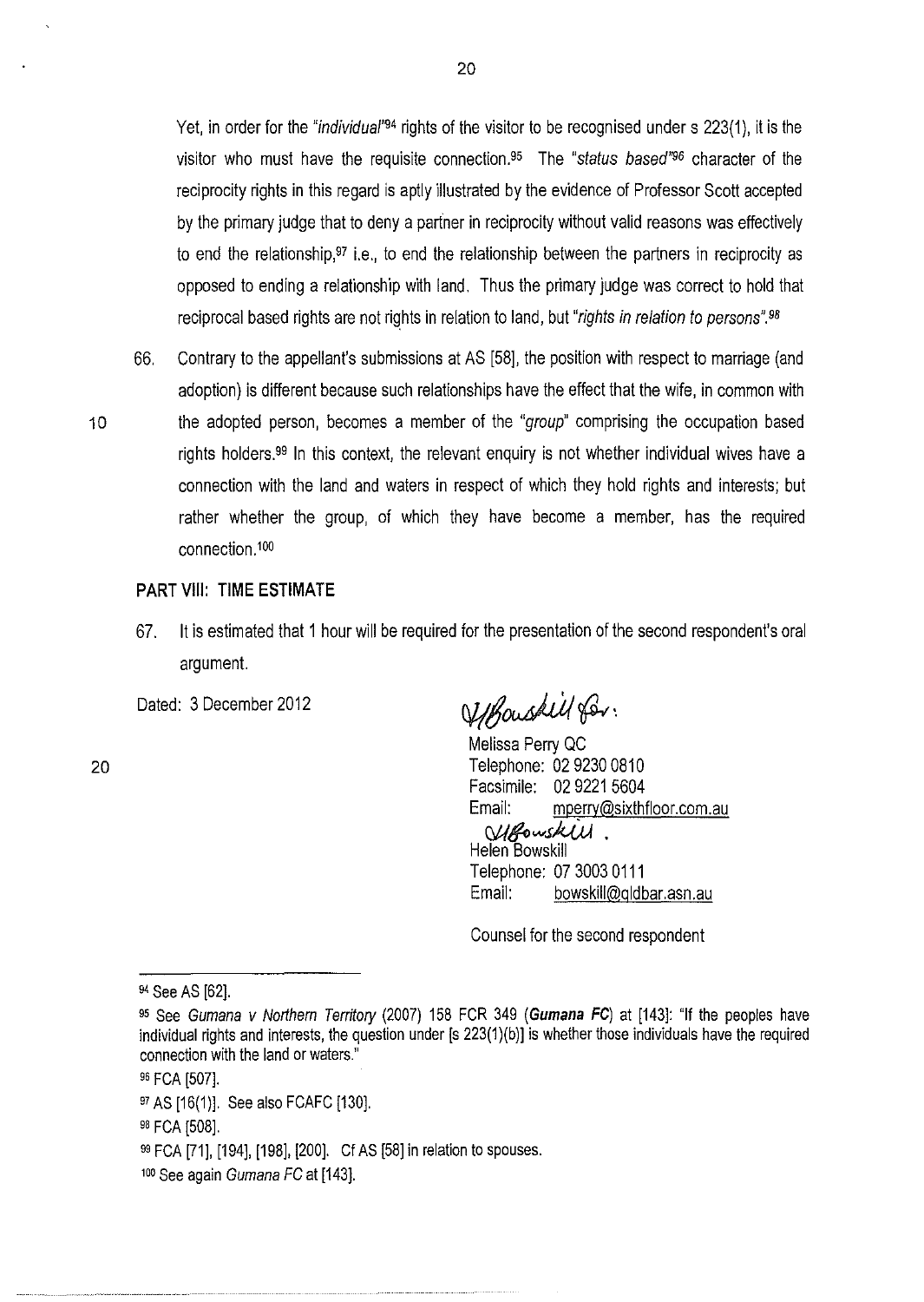# **APPENDIX: SUPPLEMENTED CHRONOLOGY**

| 1788       | Great Britain acquired sovereignty over mainland Queensland and<br>adjacent territorial sea from the low-water mark to 3nm                                                                                                                                                         | Commonwealth v<br>Yarmirr (2001) 208<br>CLR 1 at [54]                                                                                         |
|------------|------------------------------------------------------------------------------------------------------------------------------------------------------------------------------------------------------------------------------------------------------------------------------------|-----------------------------------------------------------------------------------------------------------------------------------------------|
| 1872       | Great Britain acquired sovereignty over the islands 60 miles off the<br>coast of Queensland.                                                                                                                                                                                       | Letters Patent dated<br>30 May 1872<br>(document no. 2 at<br>pp 10-12 of Exhibit<br>81R1)                                                     |
| 1879       | Great Britain acquired sovereignty over the remaining islands in the<br><b>Torres Strait</b>                                                                                                                                                                                       | Proclamation made<br>on 18 July 1879<br>(document no, 4 at<br>pp 13-15 of Exhibit<br>77R2); FCA [687].                                        |
| 1901       | At the time of Federation, Australia's territorial sea lay at 3nm from<br>the low-water mark                                                                                                                                                                                       | Bonser v La Macchia<br>(1969) 122 CLR 177                                                                                                     |
| 1935       | Whaling Act 1935 (Cth)                                                                                                                                                                                                                                                             | FCA [788]                                                                                                                                     |
| 11/9/1953  | Commonwealth declared limited sovereign rights over the<br>continental shelf beneath the high seas contiguous to its coast for<br>the purpose of exploring it and exploiting its natural resources.                                                                                | Yarmirr at [129]                                                                                                                              |
| 30/11/1954 | Proclamation issued declaring "proclaimed waters" pursuant to s 7,<br>Fisheries Act 1952 (Cth), excluding waters within the territorial limits<br>of a State. The primary judge held that the "proclaimed waters"<br>thus encompassed the waters within the claimed area: FC [812] | FCA [812]; Held valid<br>in Bonser v La<br>Macchia (1969) 122<br>CLR 177, 199-200<br>(see also document<br>no. 26 at p 50 of<br>Exhibit 77R2) |
| 1954-1990  | Subsequent proclamations issued pursuant to section 7 of the<br>Fisheries Act 1952 (Cth) on 9 December 1954, 16 February 1956,<br>22 August 1968, 26 September 1979 and 20 December 1990 which<br>the primary judge also found "embraced the claimed area" (FCA<br>[808]           | FCA [808]<br>(see document<br>nos.26, 27, 28, 30<br>and 31 at pps.50, 51,<br>52, 56 and 57 of<br>Exhibit 77R2).                               |
| 1970       | Proclamations made under s 7 (concerning marine and sedentary<br>organisms) and s 11 ("controlled areas") of the Continental Shelf<br>(Living Natural Resources) Act 1968 (Cth)                                                                                                    | See document nos.<br>64-70 at pp 357-364<br>of Exhibit 77R2.                                                                                  |
| 20/9/1979  | By a proclamation under s 7 of the Fisheries Act 1952, the<br>Commonwealth established a 200nm fishing zone.                                                                                                                                                                       | FCA [808]<br>(document no. 30 at<br>p 56 of Exhibit 77R2)                                                                                     |
| 1/1/1982   | Commencement of the Coastal Waters (State Powers) Act 1980                                                                                                                                                                                                                         |                                                                                                                                               |

 $\ddot{\phantom{0}}$ 

ï